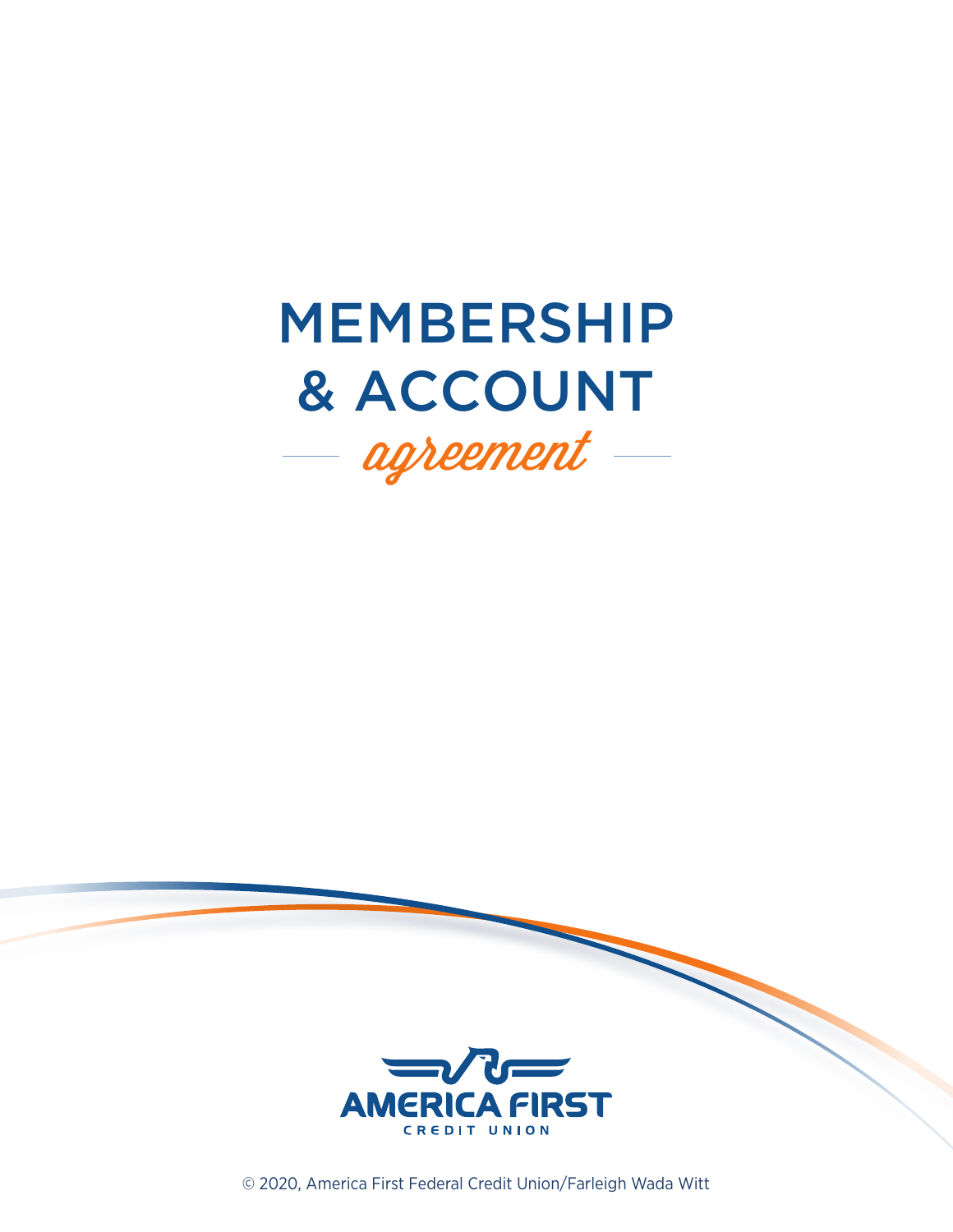# **CONTENTS**

#### MEMBERSHIP AND ACCOUNTS

| 1. Membership Eligibility          | 15. Credit Union's Liability for Errors                   |
|------------------------------------|-----------------------------------------------------------|
| 2. Account Ownership & Designation | 16. Credit Union's Lien & Security Interest               |
| 3. Individual Accounts             | 17. Legal Process                                         |
| 4. Joint Accounts                  | 18. Account Information                                   |
| 5. Payable-on-Death Beneficiaries  | 19. Notices                                               |
| 6. Minor Accounts                  | 20. Taxpayer Identification Number & Backup Withholding   |
| 7. Fiduciary Accounts              | 21. Statements                                            |
| 8. Deposit Requirements            | 22. Inactive, Dormant & Abandoned Accounts                |
| 9. Account Access                  | 23. Death of Account Owner                                |
| 10. Account Rates & Fees           | 24. Termination of Account                                |
| 11. Transaction Limitations        | 25. Termination of Membership                             |
| 12. Overdrafts                     | 26. Special Account Instructions                          |
| 13. Postdated & Stale-Dated Checks | 27. Governing Law                                         |
| 14. Stop-Payment Orders            | 28. Binding Arbitration And Class Action Waiver Agreement |

#### FUNDS AVAILABILITY POLICY

- 1. General Funds Availability Policy
- 2. Reservation of Right to Hold
- 3. Holds on Other Funds
- 4. Longer Delays May Apply
- 5. Special Rules for New Accounts
- 6. Deposits at Nonproprietary ATMs
- 7. Foreign Checks

#### ELECTRONIC SERVICES

| 1. EFT Services                        | 10. Right to Receive Transfer Documentation                |
|----------------------------------------|------------------------------------------------------------|
| 2. Electronic Check Transactions       | 11. Account Information Disclosure                         |
| 3. Preauthorized EFTs & Direct Deposit | 12. Preauthorized EFTs                                     |
| 4. Mobile Banking Service Terms        | 13. Credit Union's Liability for Failure to Make Transfers |
| 5. External Funds Transfers            | 14. Suspension and Termination of Services                 |
| 6. Conditions of Account Card & Use    | 15. Amendments                                             |
| 7. Member Liability                    | 16. EFT Billing Errors                                     |
| 8. Business Days                       | 17. ATM Safety Notice                                      |
| 9. Fees                                |                                                            |

PRIVACY POLICY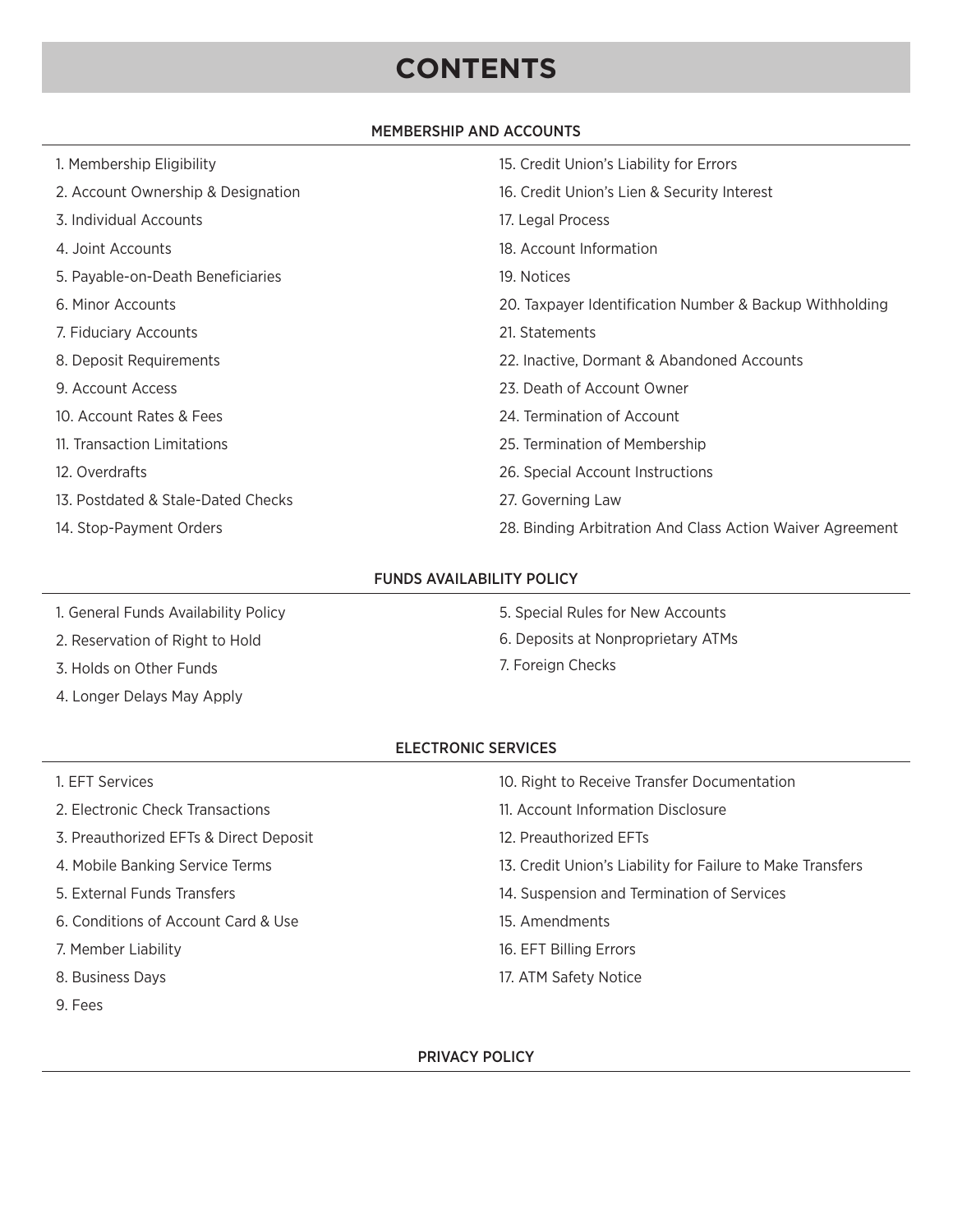#### **AMERICA FIRST CREDIT UNION CONSUMER MEMBERSHIP & ACCOUNT AGREEMENT**

This Membership Agreement ("Agreement") is the contract of deposit, which covers your and our rights and responsibilities concerning Membership and Account(s) offered to you. In this Agreement, the words "you" and "yours" mean those who sign the Membership Application and Ownership Designation ("Membership Application") or approve an electronic application. The words "we," "us," "our," and "it" mean America First Federal Credit Union ("Credit Union"). The word "account" means any one or more deposit accounts you have at the Credit Union.

By signing the Membership Application or completing and transmitting an online account authorization or service request that is a part of the Agreement, or by establishing and using this account, each of you, jointly and severally, agree to the terms and conditions in this Agreement, including the Funds Availability Policy, Electronic Services Agreement, Privacy Policy, and the Truth-in-Savings Disclosures ("Rate and Fee Schedule") accompanying this Agreement, any account receipt, the Credit Union's Bylaws and Policies, and any amendments which collectively govern your membership and accounts. You agree that additional accounts and services you request in the future will be governed by this Agreement, as amended from time to time.

#### **IMPORTANT INFORMATION ABOUT OPENING NEW ACCOUNTS**:

To help the government fight terrorism funding and money-laundering activities, federal law requires all financial institutions to obtain, verify, and record information that identifies each person who opens an account. What this means to you: When you open an account, we will ask for your name, address, date of birth, and other information that will allow us to identify you. We may also ask to see your driver's license or other identifying documents.

#### **I. MEMBERSHIP AND ACCOUNTS**

**1. Membership Eligibility**. To be eligible for membership, you must be an individual or entity qualifying within the Credit Union's field of membership, have a valid Social Security Number ("SSN") or Tax Identification Number ("TIN"), and must purchase and maintain minimum shares as required by the Credit Union's Bylaws. You authorize us to check your financial information data and employment history by any means allowed by law, including obtaining credit reports and credit scores from third parties, including consumer reporting agencies (e.g. ChexSystems, etc.) from time to time to determine your eligibility for accounts and services we may offer or you request from time to time.

**2. Account Ownership & Designations**. The classification and form of ownership of your accounts are designated on your Membership Application. Unless you waive your rights, you understand that certain account designations, such as joint ownership with right of survivorship or Payable-On-Death ("POD") beneficiary, may be invalidated upon the Credit Union's receipt of marriage dissolution notice or a testamentary disposition, as required by applicable law.

**3. Individual Accounts**. An individual account is an account owned by one depositor, including any individual, trust, or other fiduciary relationship qualified for Credit Union membership. If the account is an individual account, the interest of a deceased individual owner will pass, subject to applicable law, to the POD beneficiary or decedent's estate, if applicable.

**4. Joint Accounts**. An account owned by two or more persons is a joint account. Any account in which you request joint ownership with another party will be an individual account

until the Credit Union receives a Membership Application signed by you and the joint owner(s), at which time the account will be a jointly owned account and the following joint ownership rights will apply.

**a. Joint Ownership**. Joint owners do not have rights of membership. Joint owners are not members unless they are eligible and qualified as members and have separate accounts in their own names. Any joint owner on share savings is authorized as joint owner on all deposit sub-accounts under that account (with the exception of Individual Retirement Accounts [IRAs] and Coverdell Education Savings Accounts).

**b. Rights of Survivorship**. If yours is a joint account, it is owned as a joint account with rights of survivorship. Upon the death of one joint account owner, that person's interest will become the property of the surviving joint account owner(s).

**c. Rights of Joint Account Owners**. Any joint account owner is authorized and deemed to act for the other owner(s). The Credit Union may accept orders and instructions regarding the account and requests for future services from any account owner. Each account owner guarantees the signature of the other owners. The member may, by written order, remove any joint owner of the account. Joint owners may, by written order, remove themselves from the account. Any account owner, including any joint owner, may withdraw all funds and/or close the account, stop payment on items drawn on the account, withdraw, or pledge all or any part of funds in the account, without the consent of the other account owner(s), and the Credit Union shall have no duty to notify any of the other account owner(s), including any joint owner(s). If the Credit Union receives written notice of a dispute between account owners or receives inconsistent instructions from them, we may suspend or terminate the account, require a court order to act, or require that all joint account owners agree in writing to any transaction concerning the account.

**d. Joint Account Owner Liability**. If any item deposited in a joint account is returned unpaid or an account is overdrawn, or if we do not receive final payment on any transaction, each of the account owners, including any joint owners, is jointly and severally liable to the Credit Union for the amount of the returned item, overdraft, or unpaid amount and any fees, regardless of who created the overdraft, deposited or cashed the item, or benefited from the transaction. If any account owner, including any joint owner, is indebted to the Credit Union, we may enforce our rights against any or all funds in the joint account, regardless of who contributed funds to the joint account.

**e. Joint Account Owner Information**. You agree that if you provide your Personal Identification Number ("PIN") or access code to a joint owner of your deposit account or another person, you understand and agree that person has full access to and your authorization to receive any deposit or loan account information of yours. The Credit Union has no responsibility to inquire about the person's authority or permission to access your information and will not be liable for providing any account information access to such person.

**5. Payable-on-Death Beneficiaries**. A POD designation is an instruction to the Credit Union that a designated account is payable to the owner or owners during their lifetimes, and upon the death of the last joint account owner, payable to any named and surviving POD beneficiary designated by you. Accounts payable to more than one POD beneficiary are owned jointly by such beneficiaries with rights of survivorship. Any POD beneficiary designation shall not apply to IRA, Health Savings Accounts (HSA), Coverdell Education Savings and certificate accounts, which shall be governed by a separate beneficiary designation. In the absence of a POD beneficiary on a certificate account, it will be governed by the POD beneficiary designation on the share savings account. The Credit Union shall at no time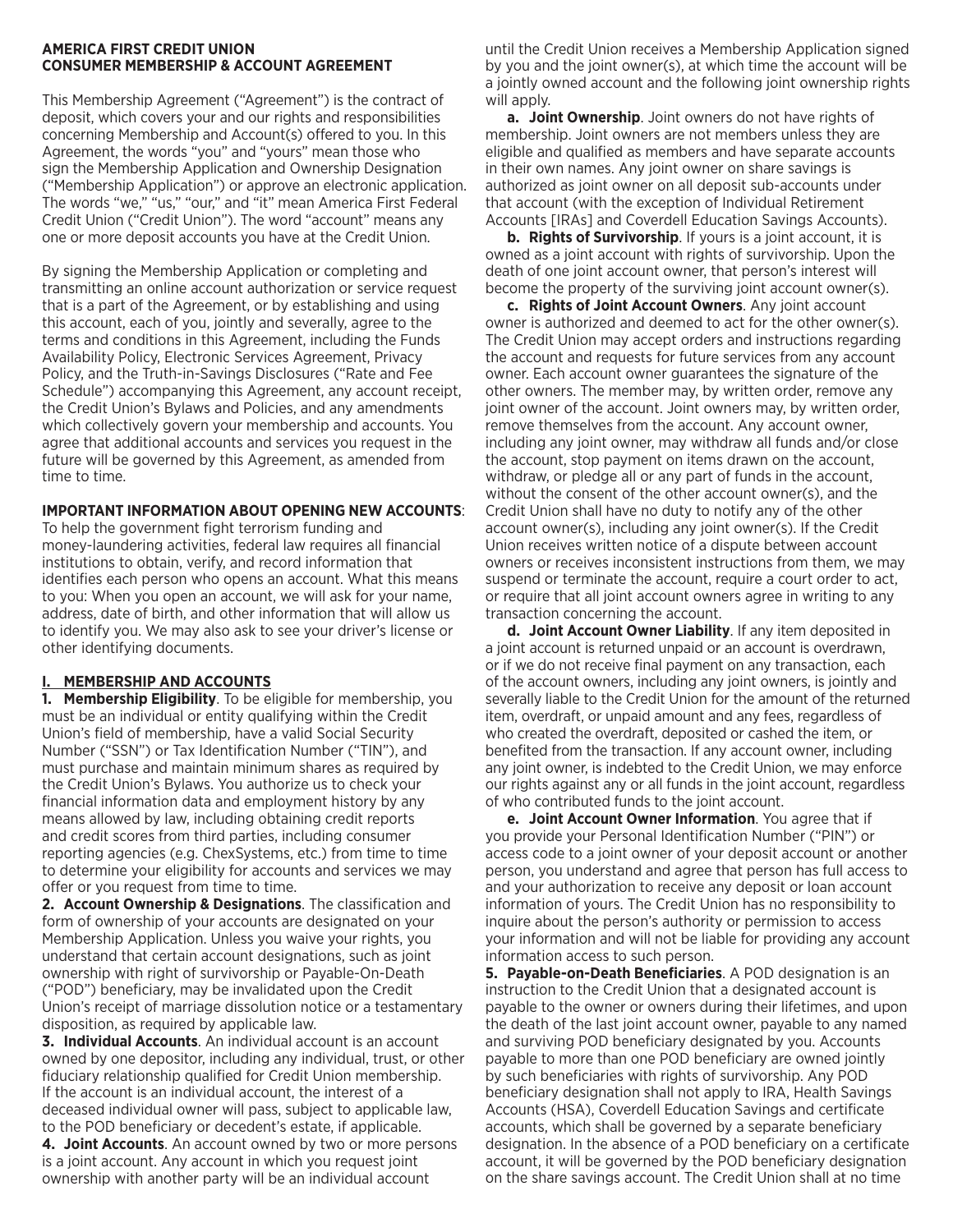have any obligation to notify any beneficiary of the existence of any account or the vesting of the beneficiary's interest in any account, except as otherwise provided by law.

**6. Minor Accounts**. For any account established by or for a minor, the Credit Union reserves the right to require the minor account owner to have a parental joint account owner or custodian who is at least eighteen (18) years of age and who shall be jointly and severally liable to the Credit Union for any returned item, overdraft, unpaid fees, or amounts on such account. The Credit Union may make payments of funds directly to the minor without regard to his or her minority. The Credit Union has no duty to inquire of the use or purpose of any transaction by the minor or joint account owner. The minor account owner's TIN must be shown on the Membership Application. The Credit Union shall not change the account status prior to the minor reaching age eighteen (18), unless authorized in writing by all account owners. When the minor reaches age eighteen (18), he or she may change account ownership or status by written order.

**7. Fiduciary Accounts**. A fiduciary account is one opened by an executor, administrator, personal representative, trustee, conservator, or other fiduciary in such capacity authorized under a will, court order, or trust instrument establishing the fiduciary relationship or a representative payee authorized by the U.S. Social Security Administration ("fiduciary"). The account owner is the estate, conservatorship, trust or Social Security Administration benefit recipient as the sole owner of this account. The fiduciary is authorized to act on behalf of the account owner but has no ownership interest. The fiduciary is the only authorized party to transact on this account. The fiduciary is expressly authorized to endorse all items payable to or owned by the account owner for deposit with or collection by the Credit Union, and to execute such other agreements and to perform any other account transaction under the Agreement. The fiduciary is authorized to receive account information from the Credit Union, either orally or in writing, and any information related to the account. The authority given to the fiduciary shall remain in full force until a court order, termination of the account owner, or written notice of revocation is received by the Credit Union either by a court-appointed representative of the account owner or by the Social Security Administration, as applicable. Any such notice shall not affect any items in process at the time notice is given. The fiduciary will notify the Credit Union of any change in the account owner's status affecting the deposit relationship between the account owner and the Credit Union. The fiduciary warrants that all actions he or she takes regarding the account will be for the sole benefit of the account owner, and that the fiduciary will not conduct any transaction on the account that will personally benefit the fiduciary or will not comply with the terms of the applicable laws, will, court order, or instrument establishing the fiduciary relationship. The Credit Union may rely upon these representations and shall have no duty to examine such authorizing documents for compliance or inquire as to the powers and duties of the fiduciary, and shall have no notice of any breach of fiduciary duties by the fiduciary unless the Credit Union has actual notice of wrongdoing. The account owner agrees that the Credit Union shall not be liable for any losses due to the account owner's failure to notify us of any unauthorized acts of the fiduciary or changes to the relationship between the fiduciary and account owner. The account owner and fiduciary agree to indemnify and hold the Credit Union harmless of any claim or liability as a result of unauthorized acts of the fiduciary upon which the Credit Union relies prior to any actual notice of any account change or change of account owner.

**8. Deposit Requirements**. Funds may be deposited to any account in any manner approved by the Credit Union, in

accordance with the requirements set forth on the Rate and Fee Schedule. All accounts are non-assignable and nonnegotiable to third parties. You agree not to deposit any substitute check or similar item that you have created, or for which no financial institution has provided any substitute warranties and indemnity. If you do so, you agree to indemnify the Credit Union for all losses we incur in connection with the substitute check or item. You agree not to deposit any substitute check without our consent. For any secondary accounts you may open, the Credit Union requires a deposit of at least \$1.00.

**a. Endorsements**. You authorize the Credit Union, at its discretion, to accept transfers, checks, drafts, and other items for deposit into any of your accounts, whether or not they are endorsed by all payees. You authorize the Credit Union to supply missing endorsements if we choose to supply such endorsements. The Credit Union reserves the right to verify all endorsements on third-party checks presented for deposit either in person or by comparison with member signature files. If insurance, government, and certain other checks or drafts require endorsements as set forth on the back of the check, the Credit Union may require an endorsement as set forth on the check. Endorsements must be placed in the space between the top edge and one and one-half (1½) inches from the top edge. The Credit Union may accept drafts or checks with endorsements outside this space. However, if any such endorsement or other markings you or any prior endorser make on the check cause any delay or error in processing the item for payment, you will be responsible for any loss incurred by the Credit Union due to the delay or error.

**b. Collection of Items**. The Credit Union shall not be responsible for deposits made by mail or at an unstaffed facility until we actually receive them. In handling items for deposit or collection, the Credit Union only acts as your agent and assumes no responsibility beyond the exercise of ordinary care. The Credit Union will not be liable for default or negligence of any correspondent or for loss in transit, and each correspondent will only be liable for its own negligence. The Credit Union reserves the right to send any item for collection. The Credit Union, in receiving items from you for withdrawal or deposit, acts only as your agent and reserves the right to reverse the credit for any deposited items or to charge your account for the items, should they become lost in the collection process.

**c. Final Payment**. All items or Automated Clearing House ("ACH") transfers credited to your account are provisional and subject to our receipt of final payment. If final payment is not received, we reserve the right to charge your account for the amount of those items or ACH transfers, and impose a return fee on your account. After we receive final payment, we refer to these deposits as collected items. If the Credit Union incurs any fee to collect any item, the Credit Union may charge such fees to your account. The Credit Union reserves the right to refuse or to return all or any item or funds transfer. The Credit Union shall have the right to charge back against your account all previously deposited items or other items endorsed by you that are returned unpaid, regardless of whether the amount of the item has been available for your use.

**d. Direct Deposits**. The Credit Union may offer direct deposit options allowing you to preauthorize deposits (e.g., payroll checks, Social Security Administration or retirement checks, or other government funds) or preauthorize transfers from other accounts at the Credit Union. You must authorize any direct deposits to your accounts by a separate authorization form. If applicable, you must notify the Credit Union at least thirty (30) days prior to any direct deposit or preauthorized transfer if you wish to cancel or change the direct deposit or direct transfer option. Upon a bankruptcy filing, if you fail to cancel any direct deposit authorization, you instruct your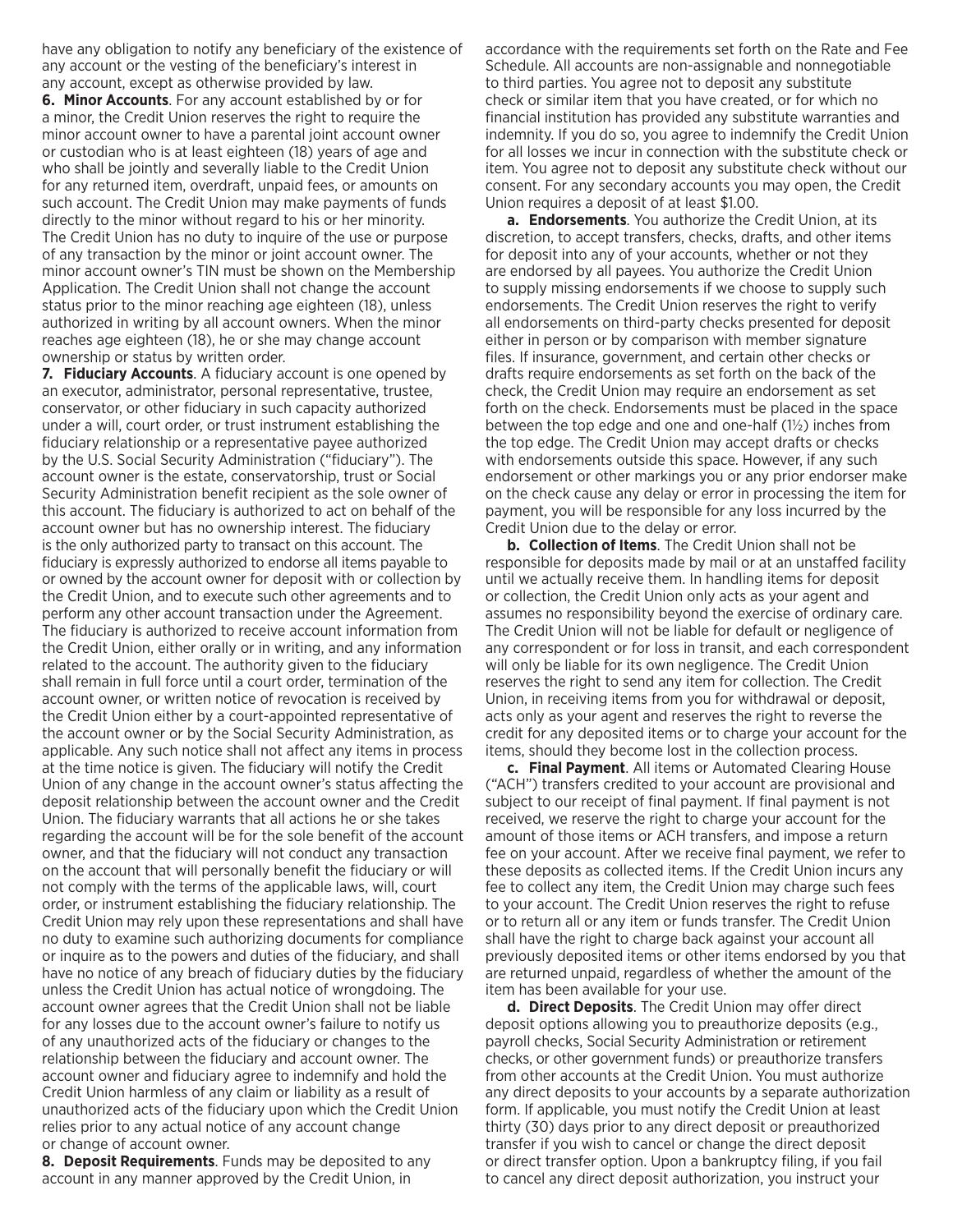employer and the Credit Union to make and apply direct deposits in accordance with your authorization on file with the Credit Union. If the Credit Union is required to reimburse the U.S. government for any benefit payment directly deposited into your account for any reason, you agree the Credit Union may deduct the amount returned from any of your accounts, unless prohibited by law.

**e. Crediting Deposits**. Deposits made on Sundays and Credit Union holidays will be credited to your account on the next business day. Deposits received at unstaffed facilities, such as night depositories, will be credited on the day funds are removed and processed by the Credit Union, and are subject to adjustment based on our verification of the items deposited. Items drawn from an institution located outside the United States are handled on a collection basis only. Funds will be credited to your account when we receive final payment. You waive any notice of nonpayment, dishonor, or protest regarding any items purchased or received by us for credit to your account or for collection.

#### **9. Account Access**.

**a. Authorized Access**. The Credit Union is authorized to recognize a valid authorization or signature of yours but will not be liable for refusing to honor any item or instruction of yours if we believe in good faith that the signature on such item or instruction is not genuine. If you open your account electronically and/or do not provide us with a physical signature, you agree that we may, without liability, accept as genuine any signature that appears to be yours. If you authorize the use of a facsimile signature, the Credit Union may honor any draft that appears to bear your facsimile signature, even if it was made by an unauthorized person. If you give your account number to a third person, you authorize us to honor transactions initiated by the third person, even if you did not specifically authorize a particular transaction.

**b. Access Options**. You may make withdrawals or transfers from your account in any manner that is permitted by the Credit Union (i.e., check, Automated Teller Machine ["ATM"], debit card, in person, by mail, automatic transfer, online banking, or telephone). If the Credit Union accepts any check that is not drawn on a form provided by us, you will be responsible for any loss incurred by the Credit Union for handling the check. The Credit Union may return as unpaid any check that is not drawn in the form provided by us.

#### **c. Electronic Check Transactions**.

**i. Electronic Checks**. If you authorize a merchant to electronically debit your account using the routing number, account and serial number of your check to initiate the transfer, whether the check is blank, partially or fully completed, and signed, such authorization is an electronic check conversion. An "electronic check conversion" is an Electronic Funds Transfer ("EFT") subject to the terms of your Electronic Services Agreement. You authorize us to honor any electronic check conversion from your checking account just the same as a regular written check.

 **ii. Electronic Re-Presented Checks**. If you write a check on your account that we return unpaid because of insufficient or uncollected funds, the payee or any subsequent holder of the check may re-present the check to us through an electronic instruction ("electronic re-presented check") to charge your account for its amount. If we receive an electronic re-presented check, we will pay or return the electronic re-presented check as if the original paper check was presented to us. Any collection fee you authorize the merchant to debit from your account is an electronic service subject to the terms of your Electronic Services Agreement. If you want to reverse an electronic represented check, you must give us an affidavit within fifteen (15) days after we send or make available to you the periodic

statement that reflects payment of that electronic re-presented check. In your affidavit, you must declare and swear under oath that the electronic re-presented check was ineligible or unauthorized. If we receive proper notice or affidavit from you within the fifteen-(15) day period, we will re-credit your account in the amount of the charge. If you wish to stop payment of any electronic re-presented check, you must follow the procedures contained in this Agreement for stopping payment of checks, not the procedures for stopping payment of electronic loan or bill payments. If you ask us to request the depositor's bank send us the original paper check or a copy of the paper check, and we provide it to you, you agree that you will not seek to have your account re-credited due to a prior stop-payment order, or if the item is otherwise ineligible for collection.

**d. ACH Transfers**. If offered, you may initiate or receive credits or debits to your account via automated clearing house (ACH) transfer. You agree that if you receive funds by an ACH transfer, the Credit Union is not required to notify you at the time the funds are received. Instead, the transfer will be shown on your periodic statement. Credit given by the Credit Union to you with respect to an ACH credit entry is provisional until the Credit Union receives final settlement for such an entry through a Federal Reserve Bank. If the Credit Union does not receive such final settlement, you are hereby notified and agree that the Credit Union is entitled a refund of the provisional amount credited to you in connection with such entry, and the party making payment to you, i.e. the originator of the entry, via such entry shall not be deemed to have paid you the amount of such entry. The Credit Union (and other institutions) may rely on the account or other identifying number you give as the proper identification number, even if it identifies a different party or institution. ACH transactions are governed by the rules of the National Automated Clearing House Association (NACHA). Under those rules, the Credit Union is not required to give next day notice to you of receipt of an ACH item, and the Credit Union will not do so. However, the Credit Union will continue to notify you of the receipt of ACH payments in your periodic statement. Also, if you have revoked your authorization for previously authorized ACH transactions, the Credit Union will not be responsible for the unauthorized ACH debits to your account if you fail to notify us in writing within fifteen (15) days after we mail or make available to you the statement containing that entry.

**e. International ACH Transactions**. You understand that in the event an International ACH Transaction ("IAT") Entry that is transmitted to or from any of your accounts is identified and designated by the Credit Union's screening criteria for review and examination under the OFAC Rules and Regulations ("OFAC Rules"). The settlement of such an IAT Entry may be delayed or suspended pending the Credit Union's review of the IAT Entry, and may be terminated under applicable OFAC Rules. You acknowledge that we may be required to place an indefinite hold on the funds covered by the IAT Entry if the IAT Entry is required to be terminated under the OFAC Rules. You agree that any delay described above will be a permissible delay under the regulations applicable to the availability of funds held in deposit accounts. In the event an IAT Entry is delayed or terminated, we will provide you such notice as may be required by applicable laws and regulations.

**f. Domestic Wire Transfers**. You may initiate a domestic wire transfer from your account. Our wire transfer cut-off hours are 4 PM MT for domestic wires. Wire transfers, cancellations or amendments received after the applicable cutoff time may be treated as having been received on the next Business Day. We will charge your account for the amount of any authorized funds transfer including any wire transfer fees as set forth on the Rate and Fee Schedule. International wire transfers are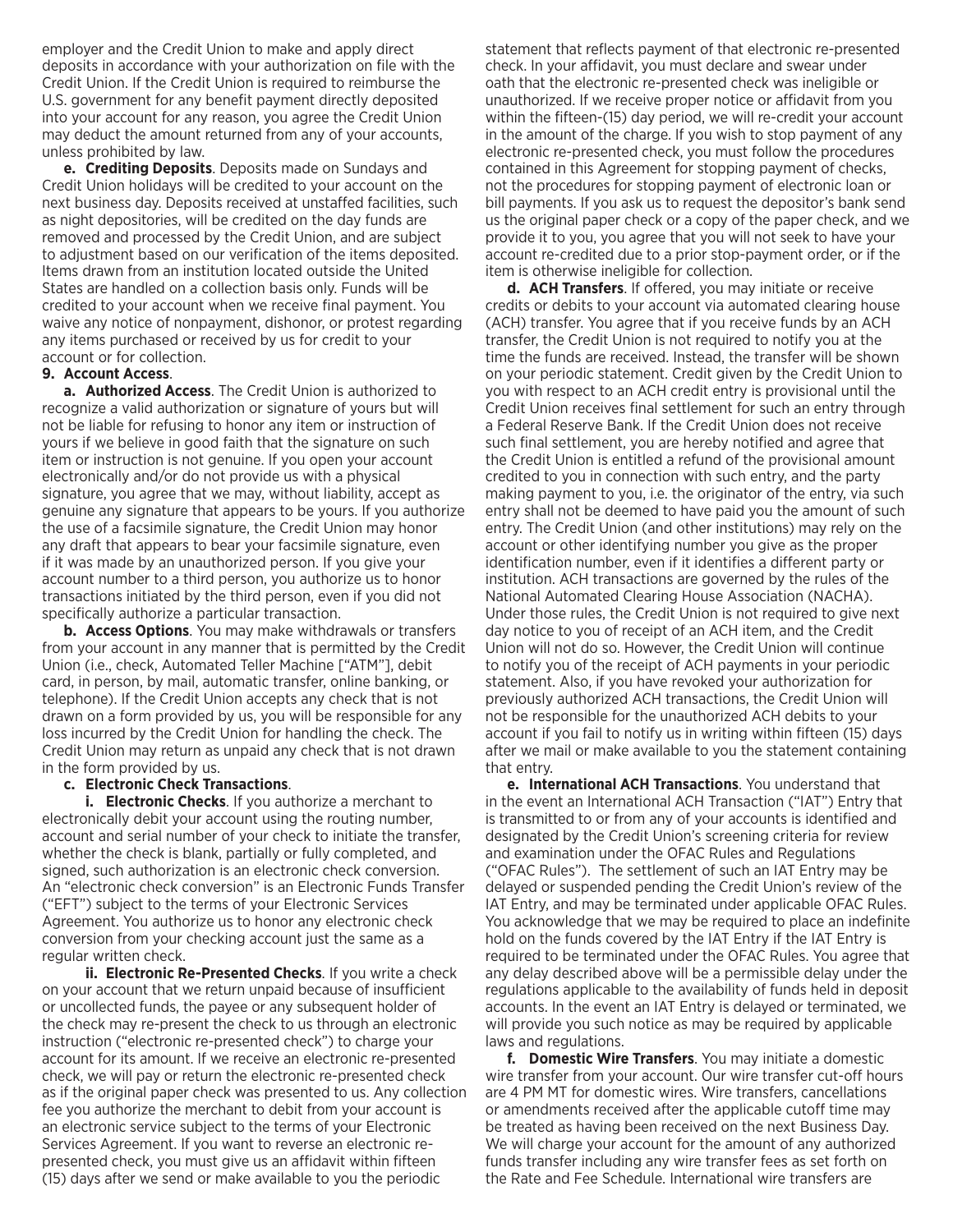governed by the Bureau of Consumer Financial Protection's Regulation E. Terms and conditions for international wire transfers will be provided at the time of the transfer transaction. Security Procedures. You agree any wire transfer order will be subject to the agreed security procedures including: photo identification requirements, signature verification, data/ password verification, use of a personal identification number (PIN) verification, and agreed callback procedures. For wire transfer orders processed by telephone we may require a call back password verification. If we are unable to reach you by phone to verify the password security within two business days of your wire request, we may cancel the wire request without notice. You agree if we comply with the agreed written security procedures you shall be liable for payment of the transferred amount plus transfer fees, even if the transfer request is not actually transmitted or authorized by you. If we do not follow the agreed security procedure, but can prove the transfer request was originated by you, you will still be liable for the transfer amount plus transfer fees. You authorize us to record any telephone calls relating to any transfer under this Agreement. We may reject any transfer request or incoming wire transfer which does not conform to the limitations, security procedures, and requirements and for any reason, except when prohibited by law.

**Notice of Errors & Liability**. It is your obligation to examine your statements for any discrepancy concerning any wire transfer. If you fail to notify us of statement or transaction errors as required under this Agreement, we will not be liable for and you agree to hold us harmless from any loss which you could have prevented. You agree to indemnify and hold the Credit Union harmless from any liability, damages or expenses (including reasonable attorney fees), resulting from acts, omissions, by you or any other person acting on your behalf. We will not be liable for acts or omissions by you or any other person; including without limitation any wire transfer system, any Federal Reserve Bank, any Beneficiary Bank, and any Beneficiary, none of which shall be deemed the Credit Union's agent. We will be excused from delaying or failing to act if caused by emergency conditions or other circumstances beyond the Credit Union's control. In no event shall we be liable for any consequential, special, punitive or indirect losses or damages incurred relating to this Agreement, including any subsequent wrongful dishonor resulting from our acts or omissions. You understand you have no right to cancel or amend any transfer request after receipt by us; however, we shall use reasonable efforts to act on a cancellation or change request so long as it is received in a reasonable time within which to act upon such instructions. We shall have no liability if the cancellation or change is not effected. You may not initiate any wire transfer to facilitate any transaction related to internet gambling. In the event that the funds transfer is delayed or erroneously executed and a loss is suffered as a result of our error, our sole obligation is to pay or refund such amounts as may be required by applicable law. If we become obligated under Article 4A to pay interest you agree the interest rate will be the dividend rate applicable to the account to which the funds transfer was or should have been made. The origination of Domestic Wire Transfer orders through the Credit Union shall be governed by Utah law, UCC Article 4A, and Federal Reserve Regulation J, any Wire Transfer Authorization and this Agreement.

**g. Credit Union Examination**. The Credit Union may disregard information on any check other than the signature of the drawer, amount of the item, and any magnetic encoded information. You agree the Credit Union does not fail to exercise ordinary care in paying an item solely because its procedures do not provide for sight examination of items.

**10.Account Rates and Fees**. The Credit Union's payment of

dividends on any account is subject to the account rates, fees, earnings, payment, and balance requirements as set forth on the Rate and Fee Schedule. You agree the Credit Union may impose fees for the deposit account services provided by us. A current Rate and Fee Schedule has been provided to you separately. You agree the Credit Union may change the Rate and Fee Schedule from time to time and you will be notified of such changes as required by law.

#### **11. Transaction Limitations**

**a. Withdrawal Restrictions**. The Credit Union will permit a withdrawal only if you have sufficient available funds in your account to cover the full amount of the withdrawal or have an established overdraft protection plan. Checks or other transfers, or payment orders which are drawn against insufficient available funds, will be subject to a service fee, set forth in the Rate and Fee Schedule. If there are sufficient available funds to cover some but not all of your withdrawal orders, the Credit Union may allow those withdrawals for which there are sufficient available funds. The Credit Union may also refuse to allow a withdrawal in other cases. For example: any dispute between the owners about the account occurs (unless a court has ordered the Credit Union to allow the withdrawal); a legal garnishment or attachment is served; the account secures an obligation to the Credit Union; any required documentation has not been presented; or you fail to repay a Credit Union loan on time. You will be advised of the reasons for refusal if such action is taken. The Credit Union reserves the right to require members to give written notice of any intended withdrawals from any account (except checks) of not less than seven (7) days and up to sixty (60) days, as required by law, before such withdrawal. **12. Overdrafts**.

**a. General Overdraft Liability**. If on any day the actual funds in your checking account are not sufficient to cover checks and other items (ACH withdrawals, debit card, or ATM card transactions) posted to your account, those checks and items will be handled in accordance with our overdraft procedures and the terms of this Agreement. If we pay a check or item that overdraws your account, you are liable for and agree to pay the overdraft amount and a Non-Sufficient Funds ("NSF") or "insufficient funds" fee immediately. If we do not pay the check or item, we will return it unpaid and you agree to remit a returned item fee. We reserve the right to pursue collection of previously dishonored items at any time, including giving a payer bank extra time beyond any midnight deadlines.

**b. How We Process Checks & Items**. The Credit Union's determination of an insufficient account balance is made at the time the check or item is presented to us, which may be later than when you conduct the transaction. Overdrafts will be determined based on the actual balance in your account at the time of presentment, subject to our Funds Availability Policy. Transactions may not be presented in the order which they occurred, and the order in which checks or items are received and processed may affect if an overdraft occurs. The Credit Union processes checks and items as follows: (i) checks are paid with lowest items first when presented to us; (ii) ACH items and credits: credits are processed first and ACH debits processed second, with the lowest items paid first; (iii) debit card transactions made via PIN are paid in the chronological order they are received; and (iv) debit card transactions with signatures are paid lowest items first.

**c. Overdraft Protection Plans**. If we approve your request for overdraft protection, we will provide you with a plan.

 **i. Transfers from Line of Credit**. We will honor checks and other items drawn on insufficient funds in your checking account by transferring the necessary funds from your designated line of credit account, if applicable. If you are within the credit limit of your line of credit account, you authorize us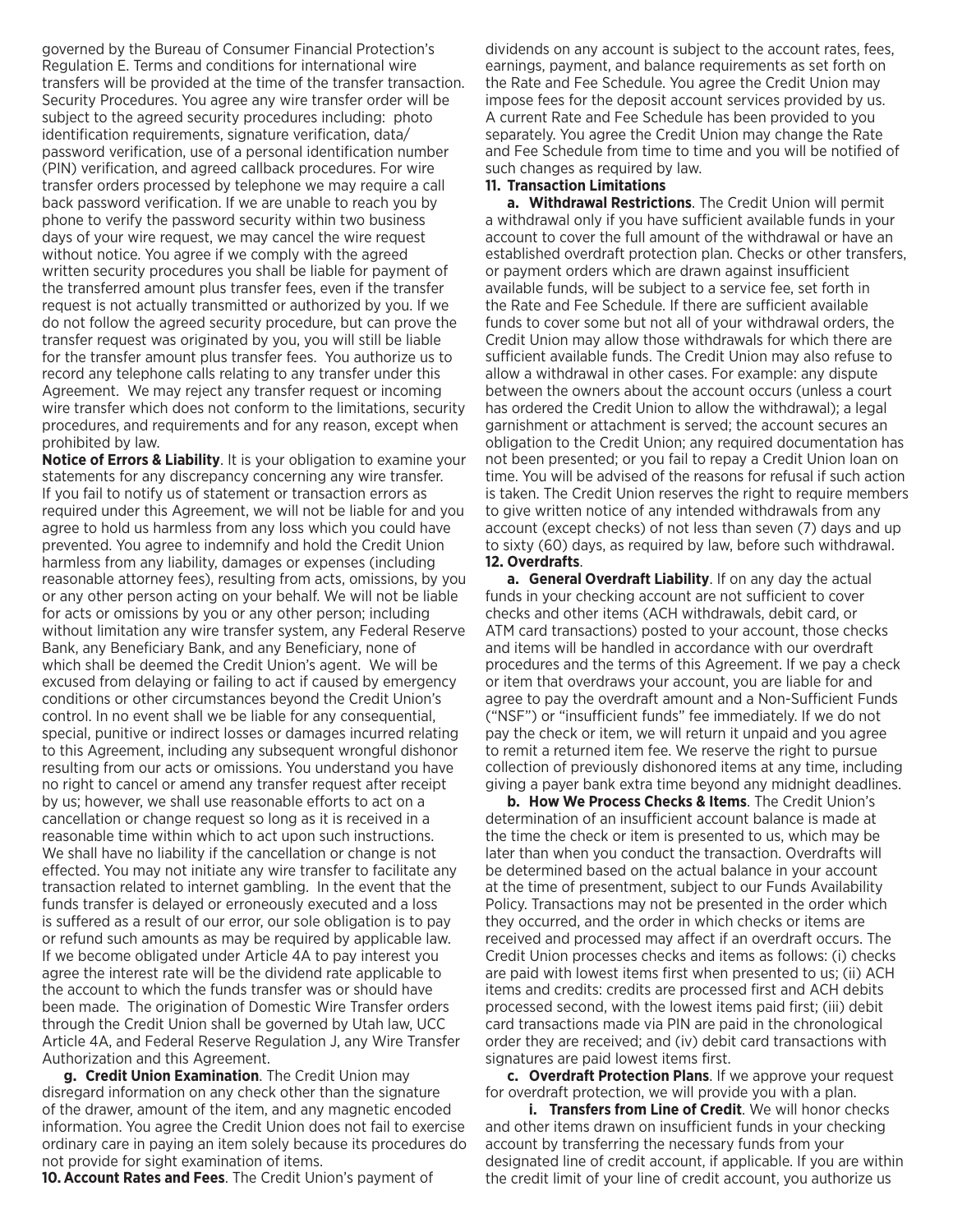to transfer funds in amounts necessary to cover the overdraft. If your credit limit is insufficient to cover the overdraft, we will not transfer any amount. Unless another overdraft protection plan applies, we will return the check or item unpaid. There is no cash-advance fee, but interest will begin to accrue from the date of any advance transfer. You may decline ("opt-out") this overdraft transfer service at any time by notifying us verbally or in writing.

 **ii. Overdraft Service**. We offer a discretionary service ("Overdraft Service") to cover overdrafts on your checking accounts. The Credit Union offers this Overdraft Service to eligible consumer checking account owners who qualify. Overdraft Service is not offered to minors, fiduciary accounts, or anyone who has caused a financial loss to us. Overdraft Service is provided to qualified accounts automatically for checks, ACH, and online transactions. Members have the option to opt-out of the service at any time. Overdraft Service will be provided for debit card purchase transactions only if you expressly request ("opt-in") it for these transactions.

**d. Terms & Conditions of Overdraft Service**. Overdrafts will be provided under the following terms and conditions.

 **i. Discretionary Service**. Under the Overdraft Service, we are not obligated to pay any check or item presented for payment if your account does not contain sufficient funds. We may, as a discretionary service and not as a right of yours or our obligation to you, pay overdrafts up to an approved limit under the terms of this service and subject to this Agreement. This Overdraft Service is not a line of credit, is not guaranteed, and is independent of any loan arrangement you may have with us. We will not pay an overdraft in excess of any limit we have established for your account type. Additionally, we may refuse to pay an overdraft for you at any time, even if we have previously paid overdrafts for you.

 **ii. Overdraft Transactions Covered**. The overdraft service is provided to qualified accounts automatically for checks, ACH, and bill payment transactions. Subject to the opt-in requirement set forth above, if on any day you do not have available funds in your account, the following transactions, which may result in an insufficient or negative balance ("overdrafts"), may be covered under our service: debit card purchases; online or other electronic funds transfers; or withdrawals authorized by you; account service charges; pre-authorized drafts; and any other items that may be posted to your account. If we pay an item, we will do so in the order described above and in accordance with our normal operating procedures for such checks, items, or transactions.

**iii. Overdraft Limit**. If you qualify, the Credit Union may pay overdrafts up to a limit to which you qualify. We may pay overdrafts up to this limit, provided you continue to qualify for the service. The Credit Union's fees and charges, and each paid check or item, will be included in this limit. This overdraft limit will not be included or reflected in the actual balance of your account provided by a teller, at an ATM or Point-Of-Sale ("POS") facility, through online services, or on your periodic statements. If you reach your overdraft limit, any checks or items presented to us will be returned for insufficient funds.

 **iv. Notification**. We will notify you by mail of any insufficient funds transactions. However, we have no obligation to notify you before we pay or return any item.

 **v. Overdraft Fees**. There is an overdraft fee for each overdraft check or item we pay. If we do not pay the overdraft, there is a returned-item fee for each check or item we return. These fees are as set forth on the Rate and Fee Schedule. We may charge a fee each time a check or item is submitted or resubmitted for payment. Therefore, you may be assessed more than one (1) fee as a result of a returned item or resubmission(s) of a returned item. These fees may be amended on the Rate

and Fee Schedule. There is no limit to the amount of overdraft fees we will charge on any one (1) day.

**e. Member Repayment Responsibility**. You agree your overdraft balance, including applicable overdraft fees, is due and payable upon demand. If there is more than one (1) owner on an account, all owners are jointly and severally liable for repayment of the overdraft balance. If you fail to repay your overdraft balance within forty-five (45) days of notice from us, we may immediately suspend Overdraft Service. Accounts may be closed for failure to repay overdraft balances and we will report account closures to applicable consumer agencies.

**f. Member Opt-Out Right**. We offer Overdraft Service as a service and convenience to members for incidental overdrafts. We do not encourage you to repeatedly overdraw your account. We encourage you to manage your finances responsibly. You may opt-out of Overdraft Service at any time by notifying us verbally or in writing. We may require that any verbal opt-out be confirmed in writing. You understand that by opting-out of this service, we may refuse to pay any check or item that is presented against an insufficient balance on your account and you will be responsible for any returned-item fees. You are still responsible to pay any overdraft, even if you have opted-out. **13. Postdated and Stale-Dated Checks**. You authorize us to accept and pay any check, even if it is presented for payment before its date, unless you notify the Credit Union of the

postdating. Your notice will be effective only if the Credit Union receives it in time for us to notify our employees and reasonably act upon the notice, and you accurately describe the check, including the number, date, and amount. You understand that the exact information is necessary for the Credit Union's systems to identify the check. If you give the Credit Union an incorrect, incomplete, or untimely notice, we will not be responsible for paying the item before the date stated and the Credit Union may charge your account as of the date we pay the item. You may make an oral notice that will lapse within fourteen (14) days unless continued in writing within that time. You also agree not to deposit checks, drafts, or other items before they are properly payable. The Credit Union is under no obligation to you to pay a check drawn on your account that is presented more than six (6) months after its date.

#### **14. Stop-Payment Orders**

**a. Stopping Payment Requests**. You may ask the Credit Union to stop payment on any check drawn upon, or ACH debit scheduled from, your checking account. You may request a stop payment by telephone, mail, with online banking or in person. 1. For checks, the stop payment will be effective if the Credit Union receives the order in time for us to act upon it, and you state the account number, date, and check number; its exact amount; and to whom it was issued. If you give the Credit Union incorrect or incomplete information, we will not be responsible for failing to stop payment on the item. 2. For ACH debits, the stop-payment order must be received at least three (3) business days before the scheduled date of the transfer. You must state the account number, date, and the exact amount of the item, as well as the number of the item or originator of the ACH debit. 3. If the stop-payment order is not received in time for the Credit Union to act upon it, the Credit Union will not be liable to you or to any other party for payment of the item. If we re-credit your account after paying a check over a valid and timely stoppayment order, you agree to sign a statement describing the dispute with the payee, to transfer all of your rights against the payee or other holders of the item to the Credit Union, and to assist the Credit Union in legal action taken against the payee.

**b. Duration of Order**. You may make an oral stop-payment order that will lapse within fourteen (14) calendar days, unless continued in writing within that time. A written stop-payment order on a check will be effective for one (1) year. A written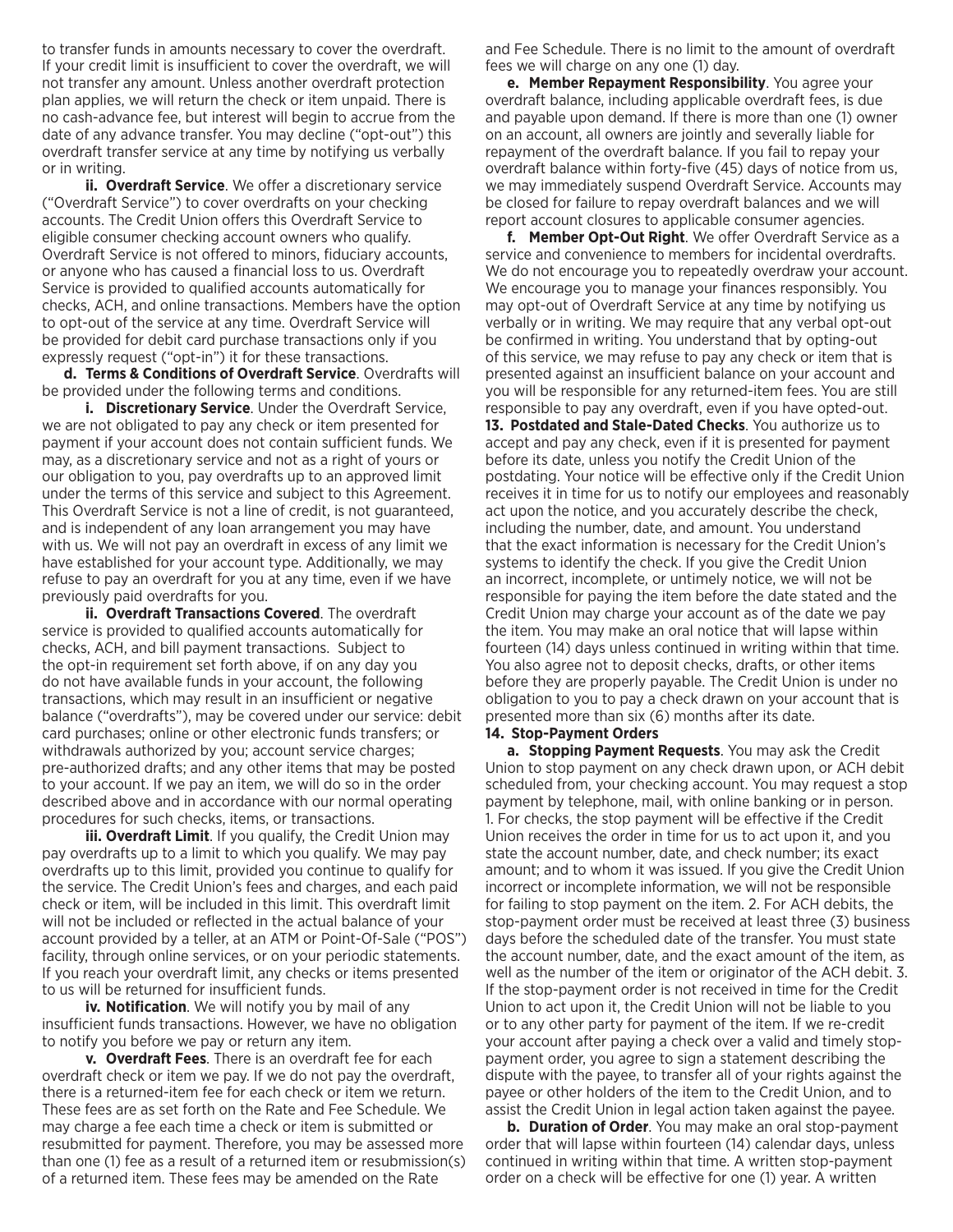stop-payment order may be renewed in writing from time to time. A written stop-payment order on an ACH transaction will continue until the entry is returned or until you cancel the stoppayment order.

**c. Liability**. The Credit Union may charge a fee for each stop-payment order requested, as set forth in the Rate and Fee Schedule. You may not stop payment on any certified check or draft, cashier's check or teller's check, or any other check, draft, or payment guaranteed by the Credit Union. You should be aware that while payment of the item may be stopped, you may remain liable to any person or entity, including the Credit Union, who is a holder of the item despite the stop-payment order. You agree to indemnify and hold the Credit Union harmless from all costs, including attorney fees, damages, or claims related to the Credit Union's action in refusing payment of an item, including claims of any multiple-party account owner, payee, or indorsee for failing to stop payment of an item as a result of incorrect information provided by you.

**15. Credit Union's Liability for Errors**. If the Credit Union does not properly complete a transaction according to this Agreement, we may be liable for your losses or damages, but not to exceed the amount of the transaction, except as otherwise provided by law. The Credit Union will not be liable if: (a) through no fault of the Credit Union, your account does not contain sufficient available funds to make the transaction; (b) circumstances beyond the Credit Union's control prevent the transaction; (c) your loss is caused by your negligence, including your failure to examine your statements; (d) the negligence of another financial institution; or (e) the funds in your account are subject to legal process or other claim. The Credit Union will not be liable for consequential damages except liability for wrongful dishonor. The Credit Union's actions will constitute the exercise of ordinary care if such actions or non-actions are consistent with applicable state law, U.S. Federal Reserve regulations and operating letters, clearing house rules, and general banking practices followed in the area serviced by the Credit Union. You grant the Credit Union the right, in making payments of deposited funds, to rely exclusively on the terms of this Agreement. Any conflict between oral representations by you or Credit Union employees, and any written form, will be resolved by reference to this Agreement and applicable written form. You understand and agree that the Credit Union may choose to retain electronic or imaged copies of any original documents, and you agree that an electronic or image copy is as valid as an original document.

**16. Credit Union's Lien and Security Interest**. To the extent you owe the Credit Union money as a borrower, guarantor, indorser or otherwise, the Credit Union has a lien on any or all of the funds in any account in which you have an ownership interest at the Credit Union, regardless of the source of the funds. The Credit Union may apply these funds in any order to pay off your indebtedness without further notice to you. If the Credit Union chooses not to enforce its lien, we do not waive our right to enforce the lien at a later time. In addition, you grant the Credit Union a consensual security interest in your accounts and agree the Credit Union may use the funds from your accounts to pay any debt or amount owed to the Credit Union, except obligations secured by your dwelling, unless prohibited by applicable law. All accounts are non-assignable and nontransferable to third parties without our prior written consent.

**17. Legal Process**. If any legal action, such as a levy, garnishment or attachment, is brought against your account, the Credit Union may refuse to pay any money from your account until the dispute is resolved. If the Credit Union incurs any expenses or attorney fees in responding to legal processes, such expenses may be charged against your account without prior notice to you, unless prohibited by law. Any legal process

against your account is subject to the Credit Union's lien and security interest.

**18. Account Information**. Upon your request, the Credit Union will inform you of the name and address of each credit reporting agency from which we obtain a credit report in connection with your account. The Credit Union agrees not to disclose information to third parties about your account regarding any transaction or balances except when: (a) it is necessary to complete the transaction; (b) the third party seeks to verify the existence or condition of your account in accordance with the Fair Credit Reporting Act or other applicable laws and regulations; (c) such disclosure is in compliance with the law, government agencies, or court orders; or (d) you give us your express permission. **19. Notices**.

**a. Name or Address Changes**. It is your responsibility to notify the Credit Union of a change of address or change of name. The Credit Union is only required to attempt to communicate with you at the most recent address you have provided to us. The Credit Union will accept notices of changes in address and any other notice from you to us only if provided in writing, in person, by telephone, with online banking, by secure messaging, or by notice of forwarding address from the U.S. Post Office. If the Credit Union attempts to locate you, we may impose a service fee as set forth in the Rate and Fee Schedule.

**b. Notice of Amendments**. Except as otherwise prohibited by applicable law, the terms of this Agreement are subject to change at any time. The Credit Union will notify you of any changes in account terms, rates, or fees as required by law. The Credit Union reserves the right to require written consent of all account owners for a change of ownership, such as adding a joint owner. Only a member may remove another joint owner from the account. The Credit Union reserves the right to waive any term in this Agreement. Any such waiver shall not affect the Credit Union's right to enforce any right in the future.

**c. Effect of Notice**. Any written notice you give to the Credit Union is effective when it is actually received by us. The Credit Union reserves the right to accept oral instructions, and you agree to hold the Credit Union harmless from any liability as a result of such instructions. Any written notice the Credit Union gives to you is effective when it is deposited in U.S. Postal Service mail, postage-prepaid and addressed to your address on record with the Credit Union. Notice to any one account owner is considered notice to all account owners.

**d. Negative Information Notice**. We may report information about your loan, share, or deposit accounts to credit bureaus. Late payments, missed payments, or other defaults on your accounts may be reflected in your credit report.

**e. Electronic Signatures**. You understand and agree that your electronic consent, execution or authorization is your electronic signature, which specifically records your signature and assent to the Membership and Account Agreement, and constitutes your agreement to the terms and conditions of the Agreement. You agree your electronic signature captured and stored by this means shall be sufficient to evidence of your assent to be contractually bound by the Agreement and shall constitute a valid signature for purposes of any provision of this Agreement.

**f. Consent to Communications**. By providing an email address, telephone number for cellular phone, or other wireless device, you are expressly consenting to receiving communications at that address or number, including, but not limited to, prerecorded or voice mail message calls, text messages, and calls made by an automatic telephone dialing system from us and our affiliates and agents so we can assist you with your account and account services or take measures to prevent fraud on your account. This express consent applies to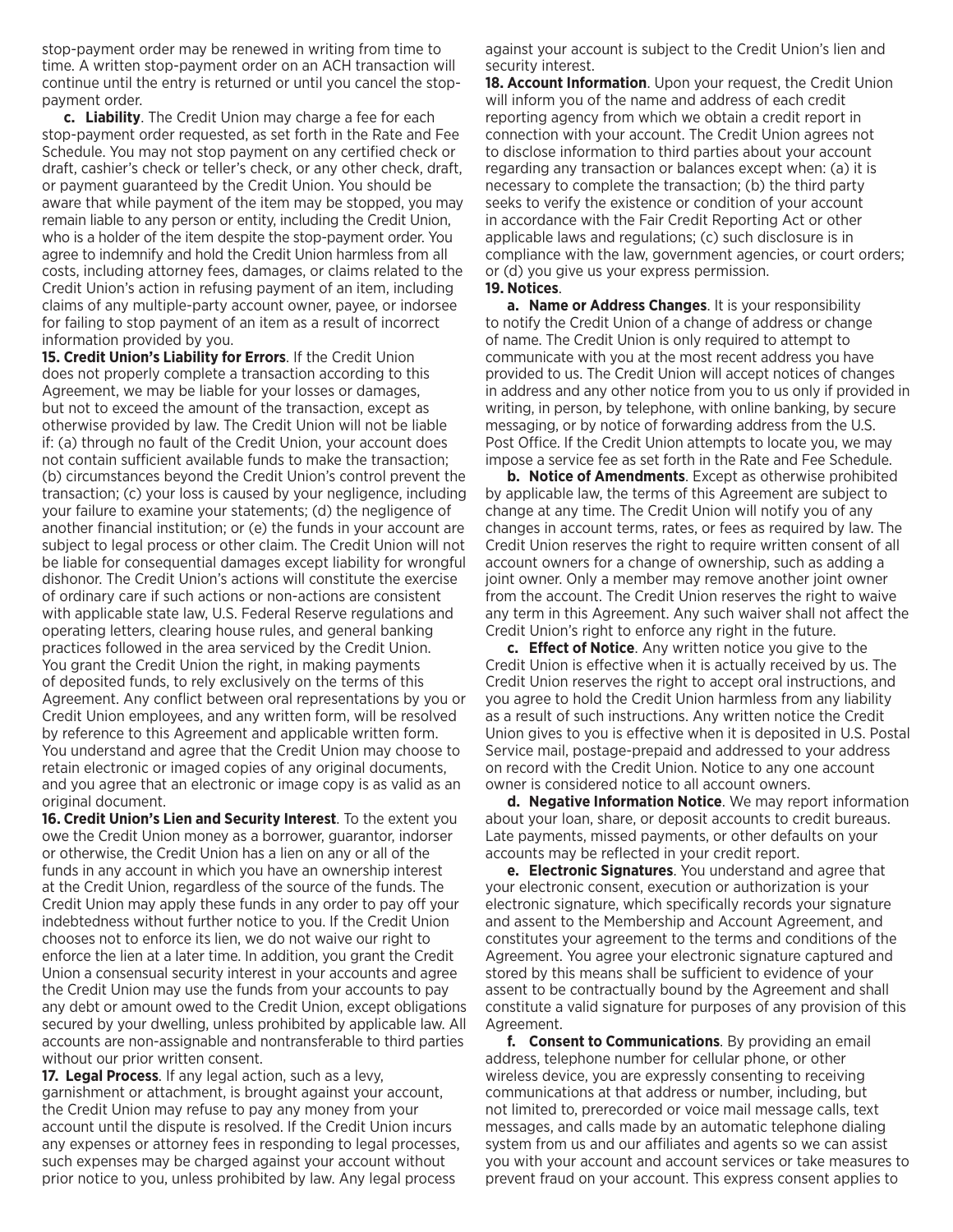each address or telephone number that you provide to us now or in the future and permits such communication regardless of the purpose. In the regular course of our service to you, we may monitor and record phone conversations made or received by our employees. You may revoke this authorization at any time by providing the Credit Union with your written revocation.

#### **20. Taxpayer Identification Number (TIN) and Backup Withholding**.

If your account is or becomes subject to backup withholding, the Credit Union is required by law to withhold and pay to the Internal Revenue Service (IRS) a required percentage of payments of interest, dividends, and certain other payments under certain conditions. Your failure to furnish a correct TIN or meet other applicable requirements may result in backup withholding, as well as civil or criminal penalties. If you refuse to provide your TIN, the Credit Union may delay the opening of your account.

#### **21. Statements**.

**a. Contents**. If the Credit Union provides a statement of your account, you will receive a periodic statement of all transactions and activity on your account during the statement period. If a periodic statement is provided, you agree that only one (1) statement is necessary for a multiple-party account. For checking accounts, you understand that, when paid, your original check (or any substitute check) becomes property of the Credit Union and may not be returned to you. You agree to keep a copy or carbon copy of your original check in order to verify its validity. If you request that we provide you with an original check or sufficient copy, you agree that we may provide an electronic image of the original check or sufficient copy if you have agreed to receive account information or statements electronically. You understand your statements and checks are made available to you on the date the statement is mailed or made available to you.

**b. Examination**. You are responsible for examining each statement and reporting any irregularities to the Credit Union. The Credit Union will not be responsible for any forged, altered, or unauthorized check or item drawn on your account if (i) you fail to notify the Credit Union within thirty (30) days of the mailing date of the earliest statement and availability of checks containing any forgery, alteration, or unauthorized signature on the item; or (ii) any items forged or altered in a manner not detectable by a reasonable person, including the unauthorized use of a facsimile signature machine. For electronic services, you have separate requirements for examining your statements and notifying us of statement errors or unauthorized EFTs as set forth in the Electronic Services Agreement.

**c. Notice to Credit Union**. You agree that the Credit Union's retention of checks does not alter or waive your responsibility to examine your statements and check copies, or the time limit for notifying us of any errors. The statement will be considered correct for all purposes and the Credit Union will not be liable for any payment made or charged to your account unless you notify us in writing within the above time limit after the statement is mailed or made available to you.

**d. Electronic Statements (Online Statements)**. If you have elected to receive your statement electronically, it will be available through online banking to access, review, print, and otherwise copy or download on the fifth of each month for the previous period's statement, as disclosed in your Online Statement Agreement.

**22. Inactive and Dormant Accounts**. If you have an account you have not accessed, not made a transaction on nor communicated to us concerning your account for more than twelve (12) months, the Credit Union may classify your account as **inactive**. Thereafter, dividends or interest will not be paid on the account if the balance falls below any minimum-balance requirement.

If you have not otherwise indicated an interest in the account for the required period under applicable state law, the account will be presumed to be **dormant**. You agree to pay any inactive or dormant account service fees as allowed by applicable law and set forth on the Rate and Fee Schedule. You authorize us to transfer funds from any available account of yours to cover any fees, if necessary. Funds in dormant accounts will be remitted in accordance with state law. Once funds have been turned over to the state, the Credit Union has no further liability to you for such funds. If you choose to reclaim such funds, you must apply to the appropriate state agency.

**23.Death of Account Owner**. You irrevocably waive the right to make a testamentary disposition of any account with the Credit Union, now and in the future. You agree that, upon your death, your account will be payable in accordance with any existing account designations and the terms of this Agreement. The Credit Union may require the survivor or other claimant to the account to produce certain documents before releasing any funds. The Credit Union may continue to honor all transfers, withdrawals, deposits, and other transactions on the account until the Credit Union learns of an account owner's death. Once the Credit Union learns of a member's death, we may pay checks or honor other payments or transfer orders authorized by the deceased member for a period of ten (10) days, unless the Credit Union receives instructions from any person claiming an interest in the account to stop payment on the checks or other items. You agree that the Credit Union can require that anyone who claims funds in your account after your death to indemnify the Credit Union for any losses resulting from honoring that claim.

**24.Termination of Account**. The Credit Union may terminate your account at any time without notice to you or may require you to close your account and apply for a new account if: (a) there is a change in owners or authorized signers; (b) there has been a forgery or fraud reported or committed involving your account; (c) there is a dispute as to the ownership of the funds in the account; (d) any account checks are lost or stolen; (e) if there are excessive returned unpaid items not covered by an overdraft plan; (f) if there has been any misrepresentation or any other abuse of any of your accounts; (g) we reasonably deem it necessary to prevent a loss to us; (h) if you engage in any activity of betting or wagering or are otherwise engaged in any Internet gambling business; or (i) any owner or authorized user causes the Credit Union to suffer a loss. You may terminate your account at any time by notifying the Credit Union by oral direction or in writing. The Credit Union is not responsible for payment of any check, withdrawal, or other item once your account is terminated; however, if the Credit Union pays any item after termination, you agree to reimburse us for payment. **25.Termination of Membership**. You may terminate your Credit Union membership after giving written notice of your intent to withdraw. You may be expelled if there has been any misrepresentation or any other abuse on any of your other accounts; if you fail to comply with Credit Union Policies, procedures, and Bylaws; conduct yourself in a threatening or abusive manner to Credit Union personnel; or willfully damage Credit Union property. You may be denied service or expelled from membership for any reason allowed by applicable law, including causing a loss to the Credit Union or violating any terms of membership. If you are expelled, you may not be a joint owner on another account.

**26.Special Account Instructions**. You may request the Credit Union to facilitate certain trust, will, or court-ordered account arrangements. However, because the Credit Union does not give legal advice, we cannot counsel you as to which account arrangement most appropriately meets the specific requirements of your trust, will, or court order. You and any surviving owner or beneficiary agree(s) to indemnify and hold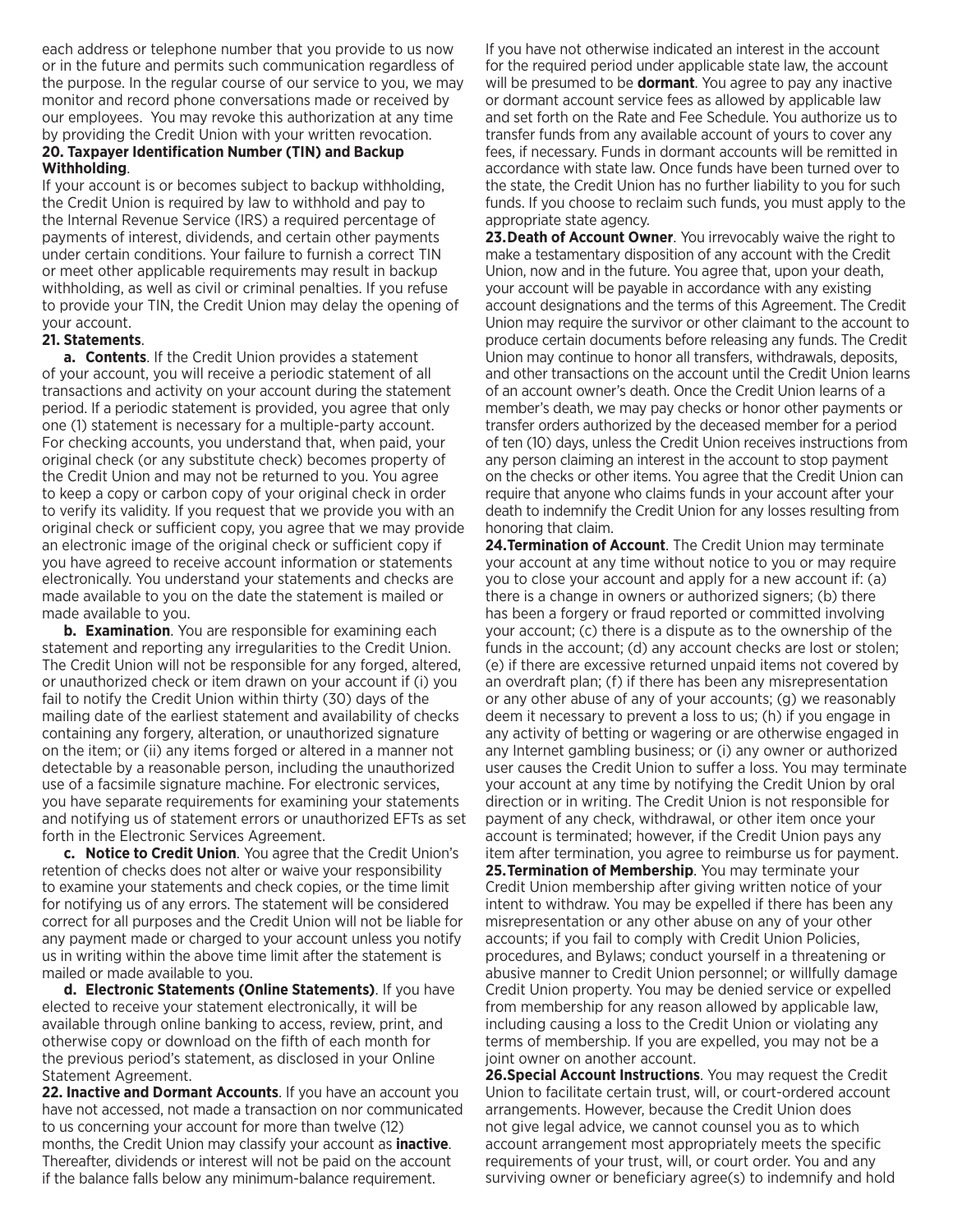the Credit Union harmless from any claim or liability asserted against the Credit Union as a result of the disposition of funds in reliance on this agreement and any account designation of yours. If you ask the Credit Union to follow instructions we believe might expose us to claims, suits, lawsuits, expenses, liabilities, or damages, whether directly or indirectly, the Credit Union may refuse to follow your instructions or may require you to post a bond or otherwise indemnify the Credit Union. Any item with a full payment legend must be presented in person to a Credit Union officer; otherwise, payment is accepted with full reservation of rights. Account changes requested by you must be evidenced by a signed Membership Application and be accepted by the Credit Union. The Credit Union will not recognize the authority of someone to whom you have given power of attorney without an acceptable, written power of attorney on record at the Credit Union. You agree to be liable to the Credit Union for any liability, loss, or expense as provided in this Agreement that the Credit Union incurs as a result of any dispute involving your accounts or services. You authorize the Credit Union to deduct any such liability, loss, or expense from your account without prior notice to you. In the event either party brings a legal action to enforce the Agreement or collect any overdrawn funds on accounts accessed under this Agreement, the prevailing party shall be entitled, subject to applicable law, to payment by the other party of its reasonable attorney's fees and costs, including fees on any appeal, bankruptcy proceedings, and any post-judgment collection actions, if applicable.

**27.Governing Law**. This Agreement is governed by the Credit Union's Bylaws, federal laws and regulations, the laws and regulations of the state of Utah and the state in which you reside, as applicable, and clearing house rules, as amended from time to time. Any disputes regarding this Agreement shall be subject to the jurisdiction of the courts in the county where the Credit Union is located or the county in which the member resides, if required by law. In the event that any paragraph of this Agreement or any portion thereof is held by a court to be invalid or unenforceable for any reason, the other paragraphs and portions of this Agreement shall not be invalid or unenforceable and will continue in full force.

**28. Binding Arbitration And Class Action Waiver Agreement** RESOLUTION OF DISPUTES BY ARBITRATION: THIS AGREEMENT CONTAINS IMPORTANT INFORMATION REGARDING YOUR DEPOSIT ACCOUNTS AND RELATED ELECTRONIC FINANCIAL SERVICES. IT PROVIDES THAT EITHER YOU OR WE CAN REQUIRE THAT CERTAIN DISPUTES BE RESOLVED BY BINDING ARBITRATION. ARBITRATION REPLACES THE RIGHT TO GO TO COURT, INCLUDING THE RIGHT TO A JURY TRIAL AND THE RIGHT TO PARTICIPATE IN A CLASS-ACTION OR SIMILAR PROCEEDING. IN ARBITRATION, THE DISPUTE IS SUBMITTED TO A NEUTRAL PARTY, AN ARBITRATOR, INSTEAD OF A JUDGE OR JURY. ARBITRATION PROCEDURES MAY BE MORE LIMITED THAN RULES APPLICABLE IN COURT.

**Agreement to Arbitrate Disputes**. Either you or we may elect, without the other's consent, to require that any dispute between us concerning your Deposit Accounts (Share Accounts) and electronic financial services related to your Accounts be resolved by binding arbitration, except for those disputes specifically excluded below. This arbitration Agreement is entered into pursuant to the Federal Arbitration Act, 9 U.S.C. §§ 1 – 16 (the "FAA").

**Disputes Covered by Arbitration**. Claims or disputes between you and us arising out of or relating to your Deposit Account(s), transactions involving your Deposit Account(s), and any related electronic financial service with us, are subject to arbitration. Electronic financial services include online and

mobile account access, bill pay, telephone access, and any other electronic service provided pursuant to our Electronic Funds Transfer Disclosures. Any Claims or disputes arising from or relating to this Agreement, any prior Account Agreement between us, any advertising, the application for or the approval or establishment of your account, are also included. Disputes include not only Claims made directly by you, but also made by anyone connected with you or Claiming through you, such as a joint Account holder, account beneficiary, employee, representative, agent, predecessor or successor, heir, assignee, or trustee in bankruptcy. Claims are subject to arbitration, regardless of what theory they are based on or whether they seek legal or equitable remedies. Arbitration applies to any and all such Claims or disputes, whether they arose in the past, may currently exist, or may arise in the future. All such disputes are referred to in this section as "Claims."

**Disputes Not Covered by Arbitration**. The only exceptions to arbitration of Claims is that both you and we have the right to pursue a Claim in state court instead of arbitration for Claims related to our collection of any negative balance or amounts you owe us under our Membership and Account Agreement, including but not limited to: fraud, counterfeit items, and any unpaid Account obligations. This exception applies if the Claim is in that court's jurisdiction and proceeds on an individual basis.

**No Class-Action or Joinder of Parties**. YOU ACKNOWLEDGE THAT YOU AND WE AGREE THAT NO CLASS-ACTION, CLASS-WIDE ARBITRATION, PRIVATE ATTORNEY GENERAL ACTION, OR OTHER PROCEEDING WHERE SOMEONE ACTS IN A REPRESENTATIVE CAPACITY MAY BE PURSUED IN ANY ARBITRATION OR IN ANY COURT PROCEEDING, REGARDLESS OF WHEN THE CLAIM OR CAUSE OF ACTION AROSE OR ACCRUED, OR WHEN THE ALLEGATIONS OR FACTS UNDERLYING THE CLAIM OR CAUSE OF ACTION OCCURRED. Unless you and we both agree, Claims of (2) or more persons may not be joined, consolidated, or otherwise brought together in the same arbitration (unless those persons are joint Account holders or beneficiaries on your Account and/ or related accounts, or parties to a single transaction or related transaction), whether or not the Claim may have been assigned.

**The Arbitration Proceeding**. The arbitration must be filed with the following neutral arbitration forum and must follow its rules and procedures for initiating and pursuing an arbitration: JAMS. If you initiate the arbitration, you must notify us in writing: America First Federal Credit Union, P.O. Box 9199, Ogden, Utah 84409, Attn: Loss Mitigation. If we initiate the arbitration, we will notify you in writing at your last known address on file. You may obtain a copy of the arbitration rules for this forum, as well as additional information about initiating an arbitration, by contacting the arbitration forum: JAMS 1-800-352-5267 (toll-free) jamsadr.com. The arbitration shall be conducted in the same city as the U.S. District Court in your state that is closest to your home address, unless the parties agree to a different location in writing.

*Administration of Arbitration*. The arbitration shall be decided by a single, neutral arbitrator. The arbitrator will be either a lawyer with at least (10) years experience or a retired or former judge selected in accordance with the rules of the arbitration forum. The arbitrator shall follow procedures and rules of the arbitration forum in effect on the date the arbitration is filed, unless those rules and procedures are inconsistent with this arbitration provision, in which case this arbitration provision will prevail. You or we may choose to have a hearing and be represented by counsel. Judgment on the arbitration award may be entered by any court of competent jurisdiction.

*Costs*. The party initiating the arbitration shall pay the initial filing fee. If you file the arbitration and an award is rendered in your favor, we will reimburse you for your filing fee. If there is a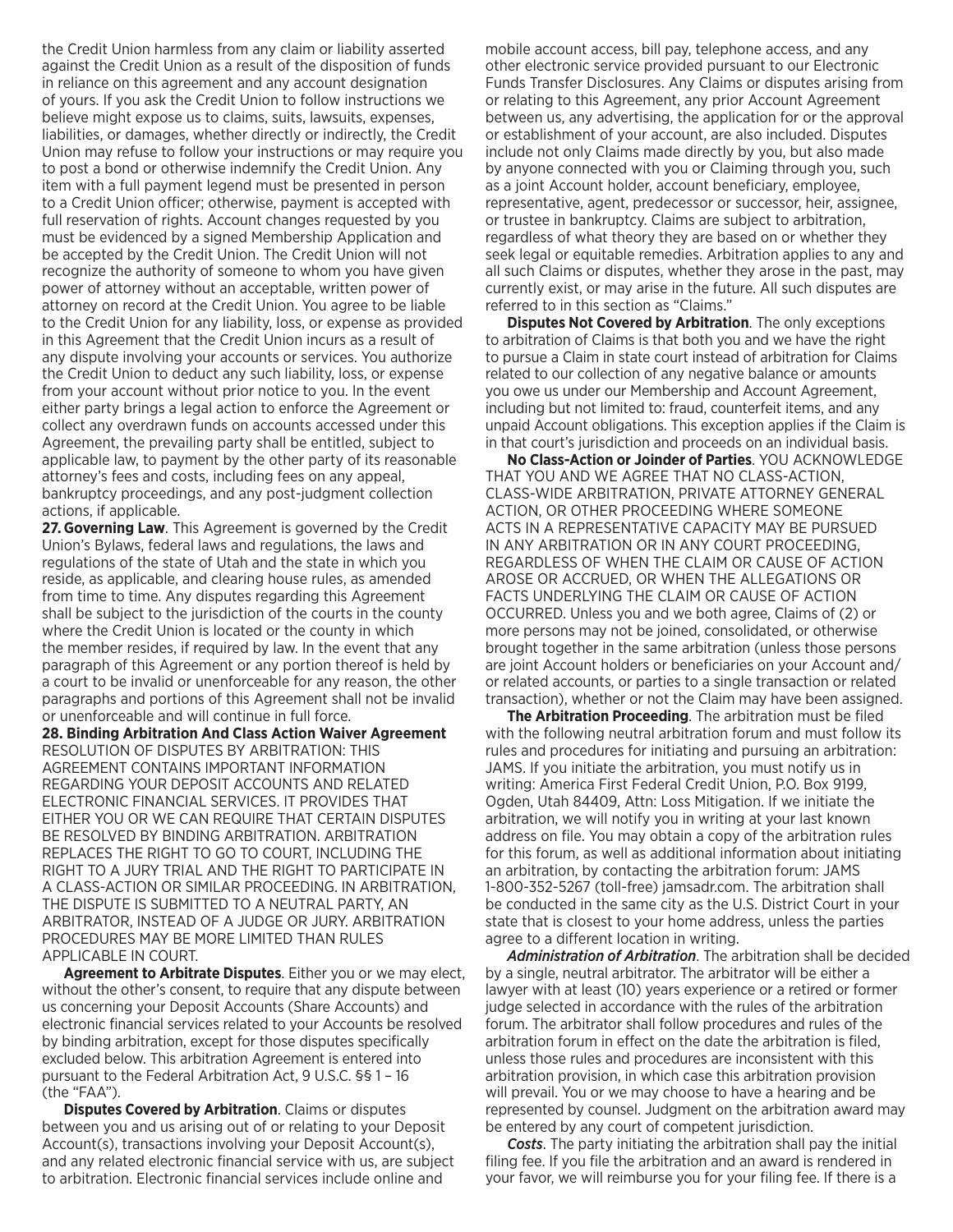hearing, we will pay the fees and costs of the arbitration for the first day of that hearing. All other fees and costs will be allocated in accordance with the rules of the arbitration forum. However, we will advance or reimburse filing and other fees if the arbitrator rules that you cannot afford to pay them or finds other good cause for requiring us to do so, or if you ask us in writing and we determine there is good reason for doing so. Each party shall bear the expense of their respective attorneys, experts, witnesses, and other expenses, regardless of who prevails, but a party may recover any or all costs and expenses from another party if the arbitrator, applying applicable law, so determines.

**Right to Resort to Provisional Remedies Preserved**. Nothing herein shall be deemed to limit or constrain our right to resort to self-help remedies, such as our federal statutory lien; our right of set-off; the right to restrain funds in an account; to interplead funds in the event of a dispute; to exercise any security interest we may hold in property; to comply with legal process; or to obtain provisional remedies such as injunctive relief, attachment, or garnishment by a court having appropriate jurisdiction, provided, however, that you or we may elect to arbitrate any dispute related to such provisional remedies.

**Severability, Survival**. These arbitration provisions shall survive (a) termination or changes to your Accounts or any related services; (b) the bankruptcy of any party; and (c) the transfer or assignment of your Accounts or any related services. If any portion of this Resolution of Disputes by Arbitration provision is deemed invalid or unenforceable, the remainder of this Resolution of Disputes by Arbitration provision shall remain in force. No portion of this Resolution of Disputes by Arbitration provision may be amended, severed, or waived, absent a written agreement between you and us.

**Applicability**. The requirement of arbitration will not apply to your Account as long as you are an active duty member of the U.S. Armed Services. Otherwise, this Agreement to arbitrate will apply without limitation, regardless of whether 1) your Account is closed; 2) you pay us in full any outstanding debt you owe; or 3) you file for bankruptcy.

#### **Right to Reject this Resolution of Disputes by Arbitration**.

You have the right to opt-out of this Agreement to arbitrate if you tell us within 45 days of your initial Account opening or the receipt of this notice, whichever is later. To opt-out, your written notice must include: (i) your name, as listed on your account, your account number, and a statement that you reject the Resolution of Disputes by Arbitration provision, and (ii) you must send your written notice to us at the following address: America First Federal Credit Union, PO Box 9199, Ogden, UT 84409 Attn: Compliance.

#### **Acceptance of Arbitration and Class Action Waiver**.

By your receipt of our Notice and a copy of this Binding Arbitration and Class-Action Waiver Agreement, your decision not to reject this Agreement and as confirmed by your continued use of your Account, you agree to be bound by the above Resolution of Disputes by Arbitration provision for all of your Accounts and, effective immediately, your Accounts will be bound by this Resolution of Disputes by Arbitration provision.

#### **II. FUNDS AVAILABILITY POLICY**

**1. General Funds Availability Policy**. For all accounts except checking, we reserve the right to place reasonable holds on deposited funds to the extent permitted by law. For checking accounts, our general policy is to make funds from your deposits available to you on the next business day after the day we receive your deposit. Electronic direct deposits will be available on the day we receive the deposit. Once the funds are available, you can withdraw them in cash and/or we will use them to pay checks that have been written. For check deposits, other than government checks, made at a shared branch facility of ours,

we will place a two- (2)-business-day hold on the funds from such deposits. For check deposits made at a self-assist machine of ours, we will place a two- (2) business day hold on the funds in excess of \$1,500 from such deposits. For determining the availability of your deposits, every day is a business day except Sundays and federal holidays. If you make a deposit before 5 p.m. on a business day we are open, we will consider that day to be the day of your deposit. However, if you make a deposit after 5 p.m. on a business day or on a day we are not open, we will consider that the deposit was made on the next business day we are open.

**2. Reservation of Right to Hold**. In some cases, we will not make all of the funds you deposit by check available to you on the next business day we receive your deposit. Depending on the type of check you deposit (e.g., large checks without available funds or those from third parties), funds may not be available until the second business day after the day of your deposit. However, the first \$225 of your deposit will be available on the first business day. If we are not going to make all of the funds from your deposit available on the first business day, we will notify you at the time you make your deposit. We will also tell you when the funds will be available. If your deposit is not made directly to one of our employees, or if we decide to take this action after you have left the premises, we will mail you the notice by the day after we receive your deposit. If you need the funds from a deposit right away, we require you ask us when they will be available.

**3. Holds on Other Funds**. If we cash a check for you that is drawn on another financial institution, we may withhold the availability of a corresponding amount of funds already in your account. Those funds will be available at the time funds from the check we cashed would have been available if you had deposited it. If we accept a check for deposit that is drawn on another financial institution, we may make funds from the deposit available for withdrawal immediately, but delay your availability to withdraw a corresponding amount of funds you have on deposit in another account with us. The funds in the other account would then not be available for withdrawal until the time periods are described elsewhere in this Agreement for the type of check you deposited.

#### **4. Longer Delays May Apply**.

We may delay your ability to withdraw funds deposited by check into your account for an additional number of days for these reasons:

- **a**. We believe a check you deposit will not be paid.
- **b**. You deposit checks totaling more than \$5,525 on any one (1) day.
- **c**. You deposit a check that has been returned unpaid.
- **d**. You have overdrawn your account repeatedly in the last six(6) months.
- **e**. There is an emergency, such as communications or computer equipment failure.

We will notify you if we delay your ability to withdraw funds for any of these reasons, and we will tell you when the funds will be available. They will generally be available no later than seven (7) business days after the day of your deposit.

**5. Special Rules for New Accounts**. If you are a new member, the following special rules will apply during the first thirty (30) days your account is open: Funds from electronic direct deposits to your account will be available on the day we receive the deposit. Funds from deposits of cash, wire transfers, and the first \$5,525 of a day's total deposits of cashier's, certified, teller's, traveler's, and federal, state, and local government checks, will be available on the first business day after the day of your deposit if the deposit meets certain conditions. For example, the checks must be payable to you. Any excess funds over \$5,525 will be available on the ninth business day after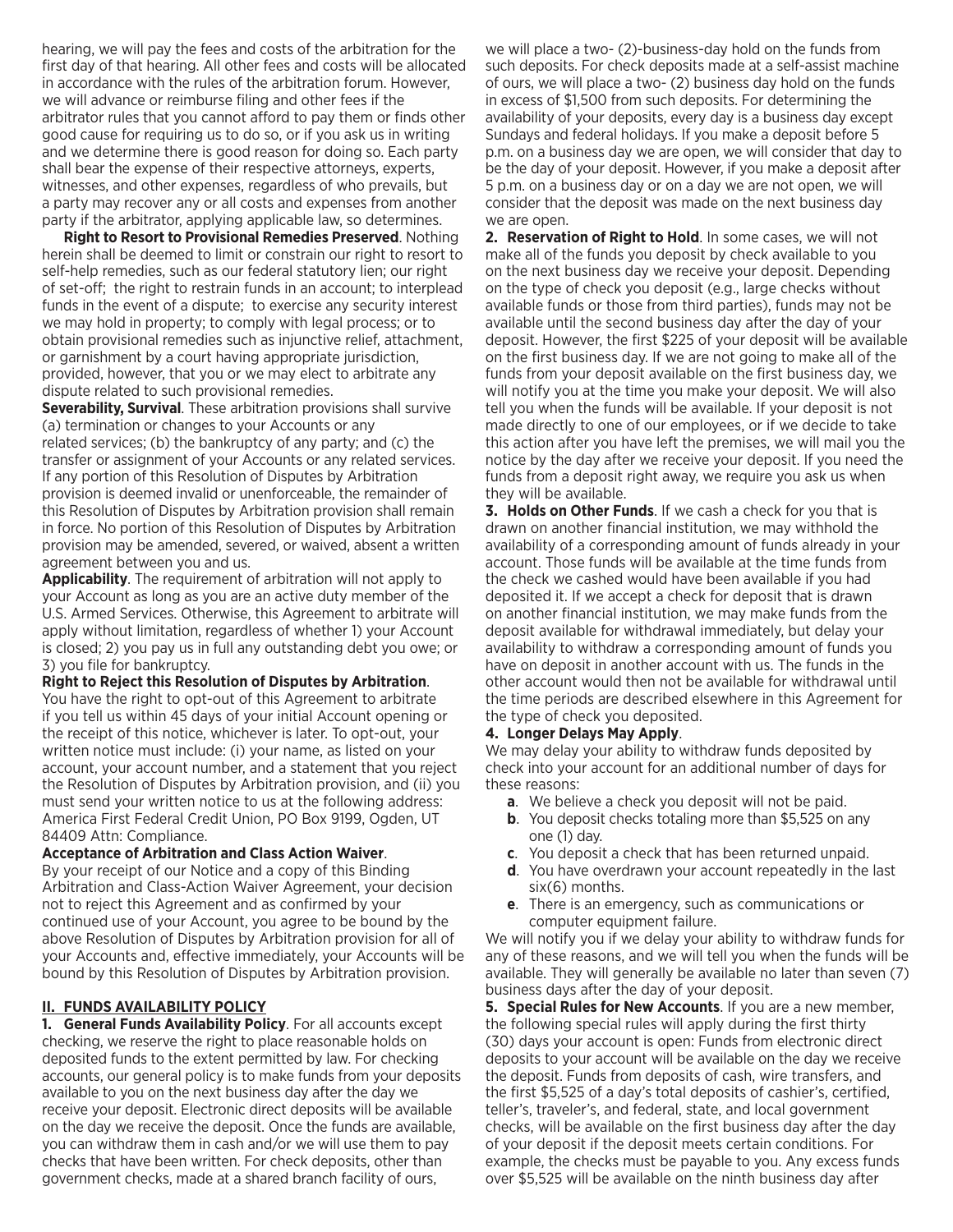the day of your deposit. If your deposit of these checks (other than a U.S. Treasury check) is not made in person to one of our employees, the first \$5,525 will not be available until the second business day after the day of your deposit. Funds from all other check deposits will be available on the ninth business day after the day of your deposit.

**6. Deposits at Non-Proprietary ATMs**. Funds from any deposits (cash or check) made at ATMs we do not own or operate will not be available until five (5) business days after the date of deposit. This limit does not apply to ATMs we own or operate. All ATMs we own or operate are identified accordingly.

**7. Foreign Checks**. Checks drawn on financial institutions located outside the U.S. (foreign checks) cannot be processed the same day as checks drawn on United States financial institutions. Foreign checks are exempt from the policies outlined in this disclosure. Generally, the availability of funds for deposits of foreign checks will be delayed for the same time it takes us to collect the funds from the financial institution upon which it is drawn.

**8. Deposits through Remote/Mobile Deposit**. The Credit Union places an immediate hold on checks deposited through the Remote/Mobile Deposit services. However, the first \$225 of your deposit will be available by midnight of the day of deposit. Depending on the type of check that you deposit, funds may not be available until the seventh business day after the day of your deposit.

#### **III. ELECTRONIC SERVICES**

By establishing and using an EFT service or access device, you agree to the following terms and conditions governing your and our rights and responsibilities concerning EFT services offered to you by the Credit Union and any amendments. EFTs are electronically initiated transfers of money including, but not limited to, direct deposit, ATM, POS terminal, Visa® debit card, online banking, bill pay, and mobile banking transactions involving your Credit Union deposit accounts.

#### **1. EFT Services**.

**a. ATM Transactions**. You may use your America First card ("card") and PIN at Credit Union ATMs and such other machines we may designate. You may use your card to make the following transactions on your accounts:

- Withdraw cash from your savings or checking accounts.
- Transfer funds between your savings or checking accounts.
- Make account balance inquires.
- Make loan payments from savings or checking accounts.
- Make deposits to your savings or checking accounts (proprietary ATMs only).
- Initiate cash advances from your line of credit account or Visa credit account.

**b. Limits**. There is no limit to the number of withdrawals you may make at Credit Union ATMs and nonproprietary ATMs. However, you may be charged a fee as set forth in the Rate and Fee Schedule. You may withdraw up to \$500 (if there are sufficient funds available in your account) per day at any authorized ATM, subject to limits placed by each individual ATM. You may transfer between your savings or checking accounts up to the available balance in your accounts at the time of the transfer at available locations.

**c. Visa® Debit Card**. You may use your Visa debit card to purchase goods and services any place it is honored by participating merchants, including at POS terminals within the networks or such other POS terminals as the Credit Union may designate. Funds to cover your card purchases will be deducted from your checking account. If the balance in your account is not sufficient to pay the transaction amount, the Credit Union may treat the transaction as an overdraft request pursuant to the Overdraft Service, or may terminate all services under the

Agreement. There is no limit to the number of POS purchase transactions you may make by card during a statement period. The Credit Union reserves the right to refuse any transaction which would draw upon insufficient funds, lower an account below a required balance, or otherwise require us to increase our required reserve on the account. The Credit Union may set other limits on the amount of any transaction, and you will be notified of those limits. The Credit Union may refuse to honor any transaction for which you do not have sufficient available funds.

**d. Online Banking**. If we approve your application for online banking service to your accounts, a PIN will be assigned to or selected by you. You must use your security code to access your accounts. Online banking is accessible seven (7) days a week, twenty-four (24) hours a day via the Internet. However, we reserve the right to suspend any Online Banking service or access, at any time, if we reasonably believe there is a security risk. There may be times you are unable to process transactions if our database is offline. There is no limit to the number of transactions you may make in any one (1) day. There are certain limitations on transfers from savings or checking accounts. The Credit Union reserves the right to refuse any transaction that would draw upon insufficient funds, exceed a credit limit, lower an account below a required balance, or otherwise require us to increase our required reserve on the account. The Credit Union may refuse to honor any transaction for which you do not have sufficient available funds. Account balance and transaction history information may not show all activity involving your accounts. Among other uses, you may use this service to:

- Transfer funds between your checking, savings, or loan accounts.
- Transfer funds to accounts of other members.
- Obtain balances for any of your accounts.
- View and download an activity history for any account.
- Communicate with the Credit Union using online banking messaging.
- Export files and reports.
- Establish and use bill-payment services.
- Transfer funds from a line of credit account to your savings or checking account.
- Review account balance, transaction history, and tax information for any of your deposit accounts.
- Review information regarding your loan account(s), including payment amounts, due dates, interest charges, and balance information.
- Aggregate account information from other financial institutions.
- Make person-to-person payments.
- Make bank-to-bank transfers.
- Manage contact information, password, and other login credentials, and choose your paper statement status.

**e. Online & Mobile Bill Pay**. Upon approval, you may use your personal computer or mobile device to use the Online Bill Payment Services and access your accounts. You must use your security code to access your accounts. The Bill Payment service is accessible seven (7) days a week, twenty-four (24) hours a day. However, from time to time, some or all of the Credit Union's Bill Payment services may not be available due to system maintenance. You will need a personal computer, Internet access and an appropriate web browser. The online address for the Bill Payment service is www.americafirst.com. You are responsible for the installation, maintenance and operation of your computer and modem. The Credit Union will not be responsible for any errors or failures involving any telephone service or your computer.

#### **i. Service Definitions**.

"Service" means the Online Bill Payment service offered by the Credit Union.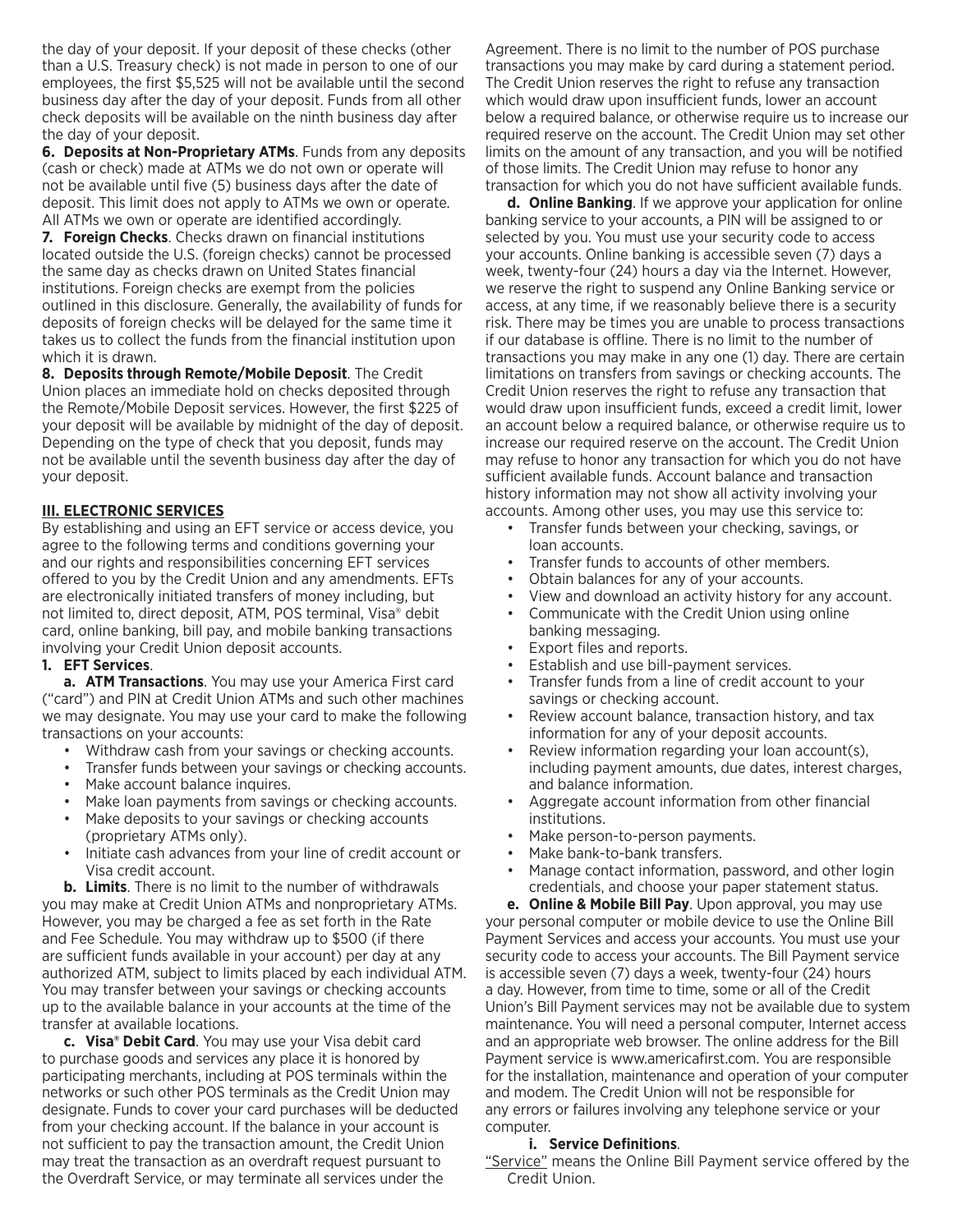- "Biller" is the person or entity to which you wish a bill payment to be directed or is the person or entity from which you receive electronic bills, as the case may be.
- "Payment Instruction" is the information provided by you through the Service to the Credit Union for a bill payment to be made to the Biller (such as, but not limited to, Biller name, Biller account number, and Scheduled Payment Date).
- "Payment Account" is the checking account from which bill payments will be debited.
- "Billing Account" is the checking account from which all Service fees, if any, will be automatically debited.
- "Business Day" is every Monday through Friday, excluding Federal Reserve holidays.
- "Scheduled Payment Date" is the day you want your Biller to receive your bill payment and is also the day your Payment Account will be debited, unless the Scheduled Payment Date falls on a non-Business Day in which case it will be considered to be the previous Business Day.
- "Due Date" is the date reflected on your Biller statement for which the payment is due. It is not the late date or grace period.
- "Scheduled Payment" is a payment that has been scheduled through the Service but has not begun processing.

 **ii. Payment Scheduling**. The earliest possible Scheduled Payment Date for each Biller (typically four (4) or fewer Business Days from the current date) will be designated within the application when you are scheduling the payment. Therefore, you will not be permitted to select a Scheduled Payment Date less than the earliest possible Scheduled Payment Date designated for each Biller. When scheduling payments you must select a Scheduled Payment Date that is no later than the actual Due Date reflected on your Biller statement unless the Due Date falls on a non-Business Day. If the actual Due Date falls on a non-Business Day, you must select a Scheduled Payment Due Date that is at least one (1) Business Day before the actual Due Date. Scheduled Payment Dates should be prior to any late date or grace period.

 **iii. Service Guarantee**. Due to circumstances beyond the control of the Credit Union, particularly delays in handling and posting payments by Billers or financial institutions, some transactions may take longer to be credited to your account. The Credit Union will bear responsibility for any late payment related charges up to \$50.00 should a payment post after its Due Date as long as the payment was scheduled in accordance with the guidelines described under "Payment Scheduling" in this Agreement.

 **iv. Payment Authorization and Payment Remittance**. By providing the Credit Union with names and account information of Billers to whom you wish to direct payments, you authorize the Credit Union to follow the Payment Instructions that it receives. In order to process payments more efficiently and effectively, the Credit Union may edit or alter payment data or data formats in accordance with Biller directives. When the Credit Union receives a Payment Instruction, you authorize the Credit Union to debit your Payment Account and remit funds on your behalf so that the funds arrive as soon as reasonably possible after the Scheduled Payment Date designated by you. You also authorize the Credit Union to credit your Payment Account for payments returned to the Credit Union by the United States Postal Service or Biller, or payments remitted to you on behalf of another authorized user of the Service. The Credit Union will use its best efforts to make all your payments properly. However, the Credit Union shall incur no liability and any Service Guarantee shall be void if the Credit Union is unable to complete any payments initiated by you because of the existence of any one or more of the following circumstances:

1. If, through no fault of the Credit Union, your Payment

 Account does not contain sufficient funds to complete the transaction or the transaction would exceed the credit limit of your overdraft account;

- 2. The payment processing center is not working properly and you know or have been advised about the malfunction before you execute the transaction;
- 3. You have not provided the Credit Union with the correct Payment Account information, or the correct name, address, phone number, or account information for the Biller; and/or,
- 4. Circumstances beyond control of the Credit Union (such as, but not limited to, fire, flood, or interference from an outside force) prevent the proper execution of the transaction and the Credit Union has taken reasonable precautions to avoid those circumstances. Provided none of the foregoing exceptions are applicable, if the Credit Union causes an incorrect amount of funds to be removed from your Payment Account or causes funds from your Payment Account to be directed to a Biller which does not comply with your Payment Instructions, the Credit Union shall be responsible for returning the improperly transferred funds to your Paymen Account, and for directing to the proper Biller any previously misdirected transactions, and, if applicable, for any late payment related charges.

 **v. Payment Methods**. The Credit Union reserves the right to select the method in which to remit funds through the Service on your behalf to your Biller. These payment methods may include, but may not be limited to, an electronic payment, an electronic to check payment, or a laser draft payment (funds remitted to the Biller are deducted from your Payment Account when the laser draft is presented to your financial institution for payment).

 **vi. Payment Cancellation Requests**. You may cancel or edit any Scheduled Payment (including recurring payments) by following the directions within the Service. There is no charge for canceling or editing a Scheduled Payment. Once the Credit Union has begun processing a payment it cannot be cancelled or edited, therefore a stop payment request must be submitted.

 **vii. Stop Payment Requests**. The Credit Union's ability to process a stop payment request will depend on the payment method and whether or not a check has cleared. The Credit Union may also not have a reasonable opportunity to act on any stop payment request after a payment has been processed through the Service. If you desire to stop any payment that has already been processed through the Service, you must contact member service. Although the Credit Union will make every effort to accommodate your request, the Credit Union will have no liability for failing to do so. The Credit Union may also require you to present your request in writing within fourteen (14) days. The charge for each stop payment request will be the current charge for such service as set out in the applicable fee schedule.

 **viii. Prohibited Payments**. Payments to Billers outside of the United States or its territories are prohibited through the Service. It is unlawful to use this system to transfer money to any person or organization listed in the Office of Foreign Asset Control's Specially Designated Nationals list.

 **ix. Exception Payments**. Tax payments and court ordered payments may be scheduled through the Service, however such payments are discouraged and must be scheduled at your own risk. In no event shall the Credit Union be liable for any claims or damages resulting from your scheduling of these types of payments through the Service. The Service Guarantee as it applies to any late payment related charges is void when these types of payments are scheduled and/or processed by the Service. The Credit Union has no obligation to research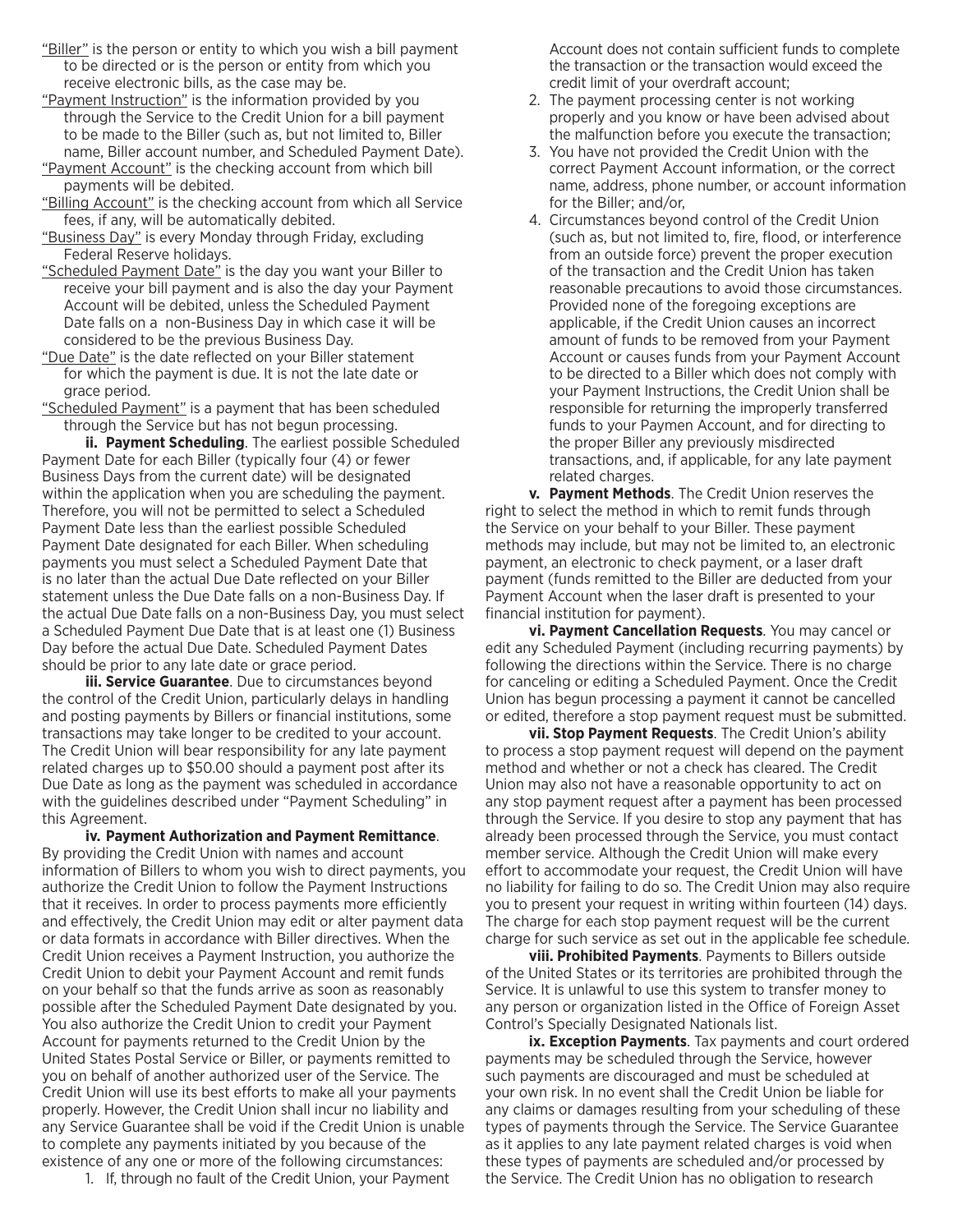or resolve any claim resulting from an exception payment. All research and resolution for any misapplied, mis-posted or misdirected payments will be the sole responsibility of you and not of the Credit Union.

**x. Bill Delivery and Presentment**. This feature is for the presentment of electronic bills only and it is your sole responsibility to contact your Billers directly if you do not receive your statements. In addition, if you elect to activate one of the Service's electronic bill options, you also agree to the following:

1. Information Provided to the Biller - The Credit Union is unable to update or change your personal information such as, but not limited to, name, address, phone numbers and e-mail addresses, with the electronic Biller. Any changes will need to be made by contacting the Biller directly. Additionally, it is your responsibility to maintain all usernames and passwords for all electronic Biller sites. You also agree not to use someone else's information to gain unauthorized access to another person's bill. You agree the Credit Union may, at the request of the Biller, provide to the Biller your email-address, service address, or other data specifically requested by the biller at the time of activating the electronic bill for that Biller, for purposes of the Biller informing you about any Service or bill information.

 2. Activation - Upon activation of the electronic bill feature of the Service, the Credit Union may notify the Biller of your request to receive electronic billing information. The presentment of your first electronic bill may vary from Biller to Biller and may take up to sixty (60) days, depending on the billing cycle of each Biller. Additionally, the ability to receive a paper copy of your statement(s) is at the sole discretion of the Biller. While your electronic bill feature is being activated it is your responsibility to keep your accounts current. Each electronic Biller reserves the right to accept or deny your request to receive electronic bills.

3. Authorization to Obtain Bill Data - Your activation of the electronic bill feature for a Biller shall be deemed by us to be your authorization for us to obtain bill data from the Biller on your behalf. For some Billers, you will be asked to provide us with your user name and password for that Biller. By providing us with such information, you authorize us to use the information to obtain your bill data.

 4. Notification - The Credit Union will use its best efforts to present all of your electronic bills promptly. In addition to notification within the Service, the Credit Union may send an e-mail notification to the e-mail address listed for your account. It is your sole responsibility to ensure that this information is accurate. In the event you do not receive notification, it is your responsibility to periodically logon to the Service and check on the delivery of new electronic bills. The time for notification may vary from Biller to Biller. You are responsible for ensuring timely payment of all bills.

 5. Cancellation of Electronic Bill Notification - The electronic Biller reserves the right to cancel the presentment of electronic bills at any time. You may cancel electronic bill presentment at any time. The timeframe for cancellation of your electronic bill presentment may vary from Biller to Biller. It may take up to sixty (60) days, depending on the billing cycle of each Biller. The Credit Union will notify your electronic Biller(s) as to the change in status of your account and it is your sole responsibility to make arrangements for an alternative form of bill delivery. The Credit Union will not be responsible for presenting any electronic bills that are already in process at the time of cancellation.

 6. Non-Delivery of Electronic Bill(s) - You agree to hold the Credit Union harmless should the Biller fail to deliver your statement(s). You are responsible for ensuring timely payment of all bills. Copies of previously delivered bills must be requested from the Biller directly.

 7. Accuracy and Dispute of Electronic Bill(s) - The Credit Union is not responsible for the accuracy of your electronic bill(s). The Credit Union is only responsible for presenting the information we receive from the Biller. Any discrepancies or disputes regarding the accuracy of your electronic bill summary or detail must be addressed with the Biller directly. This Agreement does not alter your liability or obligations that currently exist between you and your Billers.

**2. Electronic Check Transactions**. You authorize us to honor any electronic check conversion transaction and re-presented check fee debit transactions you authorize ("electronic check transaction"). You agree that your authorization for an electronic check transaction occurs when you initiate such a transaction after receiving any notice regarding the merchant's right to process the transaction, including any written sign provided by the merchant at the time of your transaction. All terms governing EFT services will apply to electronic check transactions, except the \$50 and \$500 limits of liability for any unauthorized transactions in Section 7. (Member Liability). You remain responsible for notifying us of any unauthorized electronic check transaction shown on your statement.

**3. Preauthorized EFTs and Direct Deposit**. Preauthorized EFTs may be made into or from your Credit Union account(s). These may include preauthorized EFTs made to your account from a third party (such as Social Security or your employer) or from your account to a third party (such as a mortgage company or insurance premium payment), excluding bill-payment transactions. If EFTs are made into or from your account(s), those payments may be affected by a change in your account status or if you transfer your account. Upon the instruction of (i) your employer, (ii) the U.S. Treasury Department, or (iii) other financial institutions, the Credit Union will accept direct deposits of your paycheck or federal recurring payments, such as Social Security.

**4. Mobile Banking Service Terms**. Upon our approval, you may use mobile banking services to: (i) conduct mobile banking transactions; and (ii) make external funds transfers, subject to the following terms and conditions. If any of the accounts you register under mobile banking, or external funds transfer services is a joint account, you represent your joint account holder has consented for you to use that account with any service. We will end any service use if any joint account holder notifies us: (i) he or she never consented to you using the service; (ii) the joint account can no longer be operated by your instructions alone; or (iii) he or she is withdrawing consent for you to operate the joint account. If the account access to any mobile banking service is conducted by or for a business member, or the services are used for business purposes, the service and account will be considered a business service and account under this Agreement.

**a. Mobile Banking Service Access**. Mobile banking is a personal financial information management service allowing you to access account information and make transactions as set forth above using compatible and supported mobile phones and/or other compatible and supported wireless devices ("mobile device"). You must use your PIN with your account number for access. We reserve the right to modify the scope of mobile banking services at any time. We reserve the right to refuse to make any transaction requested through mobile banking. You agree and understand that mobile banking may not be accessible or may have limited utility over some mobile telephone networks, such as while roaming. The most up-todate list of services you may be able to access through mobile banking is posted on the mobile banking enrollment and management site accessed through online banking. When you enroll in mobile banking, designated accounts and payees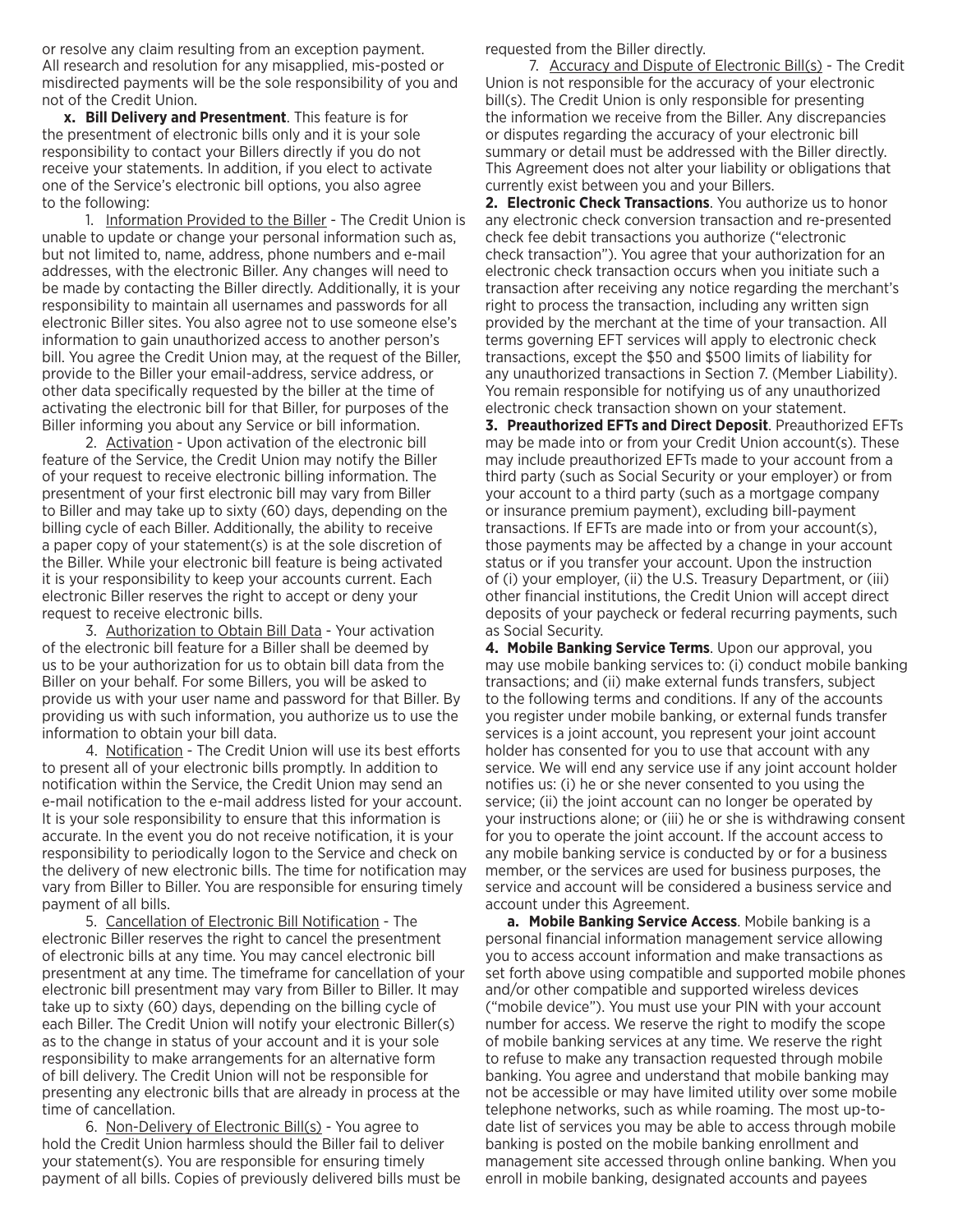(or billers) linked to your account through online banking will be accessible through mobile banking.

**b. Touch Identification ("Touch ID")**. We may offer the option to log in to the America First mobile banking application using Touch ID. If you enable Touch ID on your device, you can turn this feature on or off through mobile banking settings. You can also disable Touch ID at any time through your device setting under the Touch ID & Passcode section. You acknowledge that by enabling Touch ID, you allow anyone who has a fingerprint stored on your device to access your account on the America First mobile banking application. We caution against storing the fingerprints of others on your device. If you do, ensure the individuals who have fingerprints stored on your device are authorized to access your financial information through mobile banking. America First reserves the right to suspend or disable this feature at any time. Contact us immediately if you believe your device or login credentials have been lost, stolen, or compromised in any way.

**c. Mobile Banking Use of Services**. You accept responsibility for ensuring you understand how to properly use mobile banking by engaging in its use, and you agree to use mobile banking in accordance with the online instructions posted on our site. You also accept responsibility for properly using your mobile device and the mobile banking software application. In the event we change or upgrade mobile banking, you are responsible for understanding how to use our service as changed or upgraded. We will not be liable for any losses caused by your failure to properly utilize mobile banking or your mobile device.

**d. Mobile Banking Transactions**. At present, you may use mobile banking to:

- Transfer funds between your savings, checking, money market, and loan and/or credit card accounts.
- Make payments to any of your loan or credit card accounts.
- Review account balance and transaction history for any of your deposit or loan accounts.
- Review information on your loan account(s), including payment amounts, due dates, interest charges, and balance information.
- Make bill payments from your checking account using online banking's bill-payment service.
- Make administrative changes on your mobile banking settings and service access.
- Submit a loan application.
- Make a deposit.
- Make person-to-person payments.
- Aggregate account information.

**e. Account Information from Third-Party Sites**. Users of this service will authorize America First to retrieve financial information from third parties by providing the required login credentials. This account information is accessed by using one or more online services. America First does not review account information sent from other financial institutions for accuracy and takes no responsibility for the accuracy of such information. If there are any discrepancies, you agree to contact your other financial institution(s) directly. America First is not responsible for the products and services offered by or on third-party sites. The Credit Union cannot foresee or anticipate technical or other difficulties associated with third-party sites and therefore cannot assume responsibility for the timeliness, accuracy, deletion, or interruption in service from such sites. Information may be more up to date when obtained directly from the relevant site.

**f. Relationship to Other Agreements**. You agree that any mobile banking use remains subject to the terms and conditions of all your existing agreements with us, including the Membership and Account Agreement (Online Banking Services

Agreement). Bill-payment transactions conducted through mobile banking are also subject to the terms of the Online Bill Pay Agreement, provided to you upon qualification. All check deposit capture services used with your mobile device are subject to a separate Mobile Deposit Service Agreement. You agree that mobile banking use constitutes your agreement to remain subject to the terms and conditions of all your existing agreements with the Credit Union or any service providers of yours, including mobile service carriers or providers (e.g., Verizon, Sprint, T-Mobile, Alltel, AT&T, etc.). You understand those agreements may provide for fees, limitations and restrictions, which may impact your mobile banking use. For example, your mobile service carrier or provider may impose data usage or text message charges for your use of, or interaction with, mobile banking, including while downloading the software, receiving or sending mobile banking text messages, or other use of your mobile device when employing software features or other products and services provided by mobile banking. You agree to be solely responsible for all such fees, limitations, and restrictions. You agree that only your mobile service carrier or provider is responsible for its products and services. Accordingly, you agree to resolve any problems with your carrier or provider directly with your carrier or provider without involving us.

**g. Mobile Banking Software License**. You are hereby granted a personal, limited, nontransferable, non-exclusive, non-sub-licensable and non-assignable license ("license") to download, install, and use the software application on your mobile device operating within the United States and its territories. In the event that you obtain a new or different device, you will be required to download and install the software application pertaining to that new or different device. This license shall be deemed revoked immediately upon: (i) your termination of mobile banking in accordance with this Agreement; (ii) your deletion of the software application from your mobile device; or (iii) our written notice to you at any time with or without cause. If this license is revoked for any of the foregoing reasons, you agree to promptly delete the software application from your device.

**h. Your Obligations**. When you use mobile banking to access accounts you designate during the registration process, you agree to the following requirements:

 **i. Account Ownership/Accurate Information**. You represent that you are the legal owner of the accounts and other financial information which may be accessed via mobile banking. You represent and agree that all information you provide to us in connection with mobile banking is accurate, current and complete, and that you have the right to provide such information to us for the purpose of operating mobile banking. You agree to not misrepresent your identity or your account information. You agree to keep your account information up to date and accurate.

**ii. User Conduct**. You agree not to use mobile banking or the content or information delivered through this service in any way that would: (a) infringe on any third-party copyright, patent, trademark, trade secret, or other proprietary rights or rights of publicity or privacy, including any rights in the software application; (b) be fraudulent or involve the sale of counterfeit or stolen items, including but not limited to the use of mobile banking to impersonate another person or entity; (c) violate any law, statute, ordinance or regulation (including but not limited to those governing export control, consumer protection, unfair competition, anti-discrimination or false advertising); (d) be false, misleading, or inaccurate; (e) create liability for us, our affiliates, or service providers, or cause us to lose (in whole or in part) the services of any of our service providers; (f) be defamatory, trade libelous, unlawfully threatening or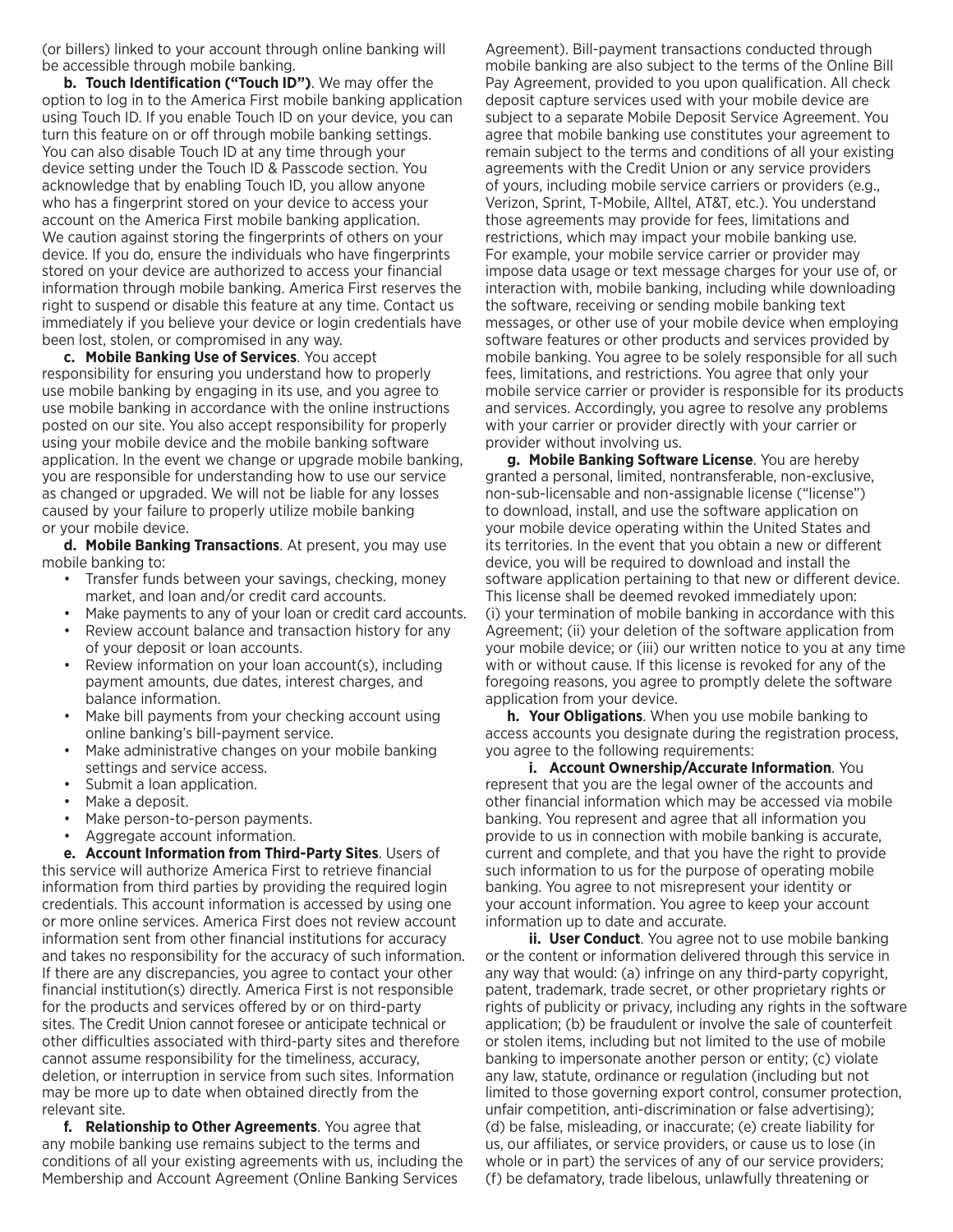unlawfully harassing; (g) potentially be perceived as illegal, offensive or objectionable; (h) interfere with or disrupt computer networks connected to mobile banking; (i) interfere with or disrupt the use of mobile banking by any other user; or (j) use mobile banking in such a manner as to gain, or attempt to gain, unauthorized entry or access to the computer systems of others.

**i. Mobile Banking Service Limitations**. Neither we nor any of our service providers assume responsibility for the timeliness, deletion, misdelivery or failure to store any user data, communications, or personalization settings in connection with your mobile banking use. Neither we nor any of our service providers assume responsibility for the operation, security, functionality, or availability of any device or mobile network with which you utilize mobile banking service. You agree to exercise caution when you use the mobile banking application on your device, and you agree to use good judgment and discretion when obtaining or transmitting information. Financial information shown via mobile banking reflects the most recent account information available through this service, and may not be current. You agree that neither we nor our service providers will be liable for any delays in the content or for any actions you take in reliance thereon. If you need current account information, you agree to contact us directly.

#### **5. External Funds Transfers**.

**a. Enrollment**. During enrollment for this service, you are required to select or will be assigned a user ID and password. You agree the use of this login information is a reasonable and acceptable security procedure to access the service. You agree to keep this information confidential to prevent unauthorized access to your accounts and to prevent unauthorized use of the service. We reserve the right to block access to the service to maintain or restore security to our site and systems if we reasonably believe your login information has been or may be obtained or is being used or may be used by any unauthorized person(s).

**b. Service Access and Use**. Access is restricted to those persons who have a valid user ID and password and who have accepted these terms and conditions. You are responsible for all transfers you authorize using the service. If you provide your login information and permit other persons or other entities to use the service, you are responsible for any transaction(s) they initiate on your accounts. You should notify us immediately if you believe any of your accounts have been accessed or your login information has been compromised or used without your permission. A valid email address is required for use. It is your responsibility to ensure we have a valid email address at all times. You can update your email address online after logging in to the service, or by calling 1-800-999-3961. You can use email to contact us about inquiries, maintenance and/ or problem resolution issues. Email is not a secure method of communication and we recommend you do not send confidential information by email.

**c. Funds Transfer Service**. The service enables you to transfer funds from accounts you maintain with other financial institutions ("transaction account") to your Credit Union account(s), including ACH transfers to any loan or deposit accounts and debit card transfers to your loan accounts with us.

 **i. Transfer Authorization and Processing**. You represent and warrant that you are the sole owner (and not a joint owner) of the transaction account and the Credit Union account and that you have all necessary legal right, power, and authority to transfer funds from the transaction account to the Credit Union account. Further, you represent and warrant that the transaction account is located in the United States. When we receive a transfer instruction from you, you authorize us to debit your transaction account and remit funds on your behalf to the Credit Union account designated by you and to credit one of

your accounts. You also authorize us to reverse a transfer from your Credit Union account if the debit is returned from the transaction account for any reason, including but not limited to non-sufficient funds.

 **ii. Transfer Methods and Amounts**. We may, at our sole discretion, impose limits on the amount of money you can transfer through our service. We also reserve the right to select the method in which to transfer funds on your behalf, and the method to return funds to you in the event that the Credit Union account is closed or otherwise unavailable to us.

 **iii. Transfer Fees**. You agree to pay a transfer fee of \$8.00 for any funds transfer by debit card under the service.

 **iv. Transfer Cancellation Requests and Refused Transfers**. You may cancel a transfer at any time until it begins processing. We will, to the extent permitted by law, make reasonable attempts to return any unclaimed, refused, refunded, prohibited, or denied transfer to your transaction account. If this is unsuccessful (for example, the transaction account has been closed), we will make reasonable attempts to mail you a paper check. If after ninety (90) days (or longer, depending on our then-current standard for unclaimed checks) that check has not been cashed, we will stop funds transfer on it and transfer these funds to an unclaimed funds account, and will subsequently handle the unclaimed funds as required or otherwise permitted by applicable law.

 **v. Stop Funds Transfer Requests**. If you desire to stop any transfer that has already been processed, you must contact us. Although we will make a reasonable effort to accommodate your request, we will have no liability for failing to do so. We may also require you to present your request in writing within fourteen (14) days. The charge for each request will be the current charge for such service as set out in the applicable fee schedule.

 **vi. Failed or Returned Transfers**. By using the service, you are requesting us to make transfers for you from your transaction account. If we are unable to complete the transfer for any reason associated with your transaction account (for example, there are insufficient funds in your account to cover the transaction), the transfer may not be completed. In some instances, you will receive a return notice from us. In each such case, you agree that: (a) you will reimburse us immediately upon demand the transfer amount that has been returned to us; (b) for any amount not reimbursed to us within fifteen (15) days of the initial notification, you may be assessed a fee if the transfer is returned because you have insufficient funds in your transaction account to cover the requested transfer, or if we cannot otherwise collect the funds from you; (c) the fee amount will be as set forth in your Rate and Fee Schedule or your account Agreement with us. You hereby authorize us to deduct these amounts from your designated transaction account by ACH debit; (d) you will reimburse us for any fees or costs we or they incur in attempting to collect the amount of the return from you; and (e) we are authorized to report the facts concerning the return to any credit reporting agency.

 **vii. Refused Transfers**. We reserve the right to refuse any transfer to a Credit Union account. We will notify you promptly if we decide to refuse to transfer funds to a Credit Union account. This notification is not required if you attempt to make a prohibited transfer under this Agreement.

 **viii. Returned Transfers**. By using the service, you understand transfers may be returned for various reasons such as, but not limited to, Credit Union account number is not valid. We will use reasonable efforts to research and correct the transfer to the intended Credit Union account or void the transfer and credit your transaction account. You may receive notification from us.

**d. Your Responsibilities for Accurate Information**. Your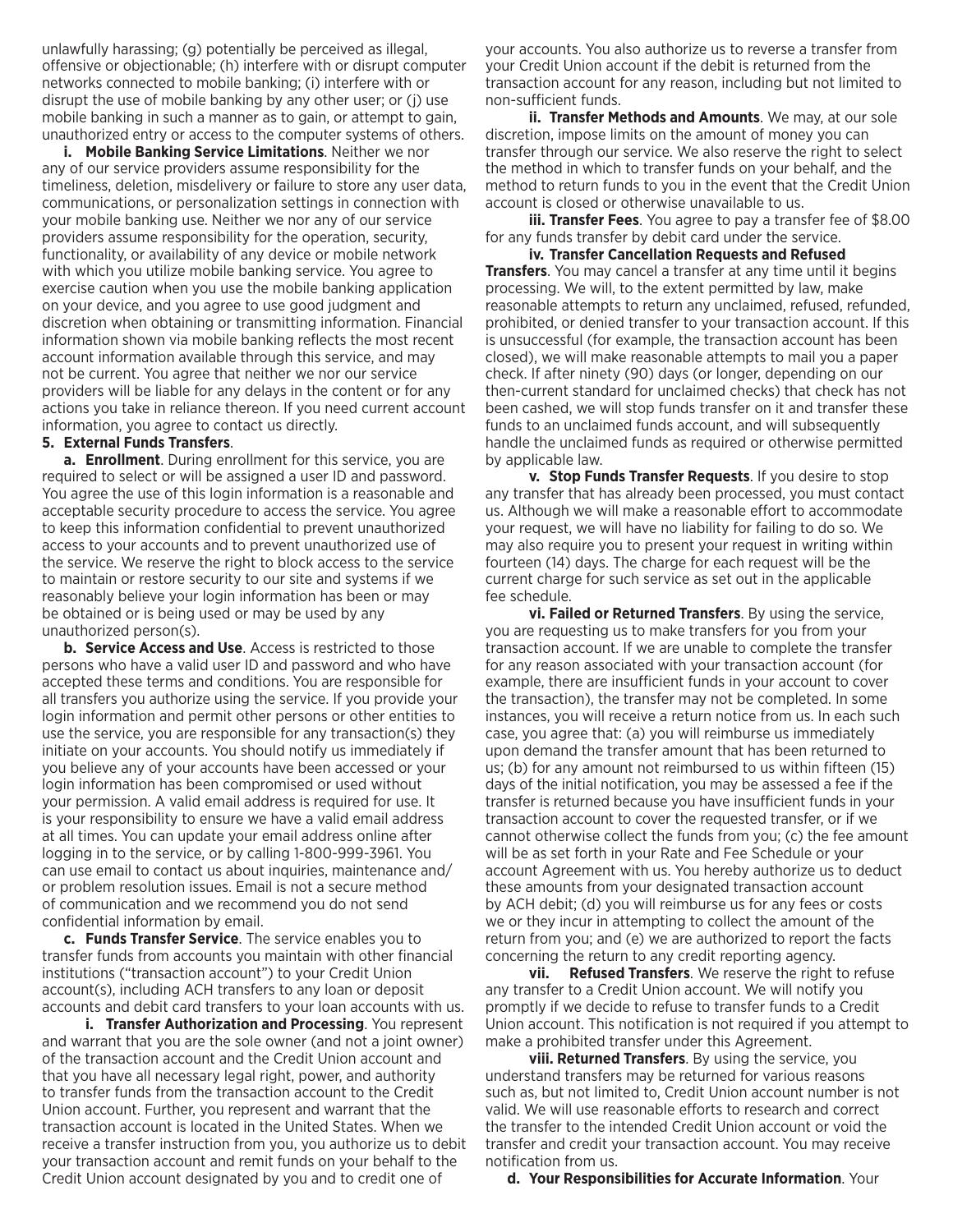service enrollment may not be fulfilled if we cannot verify your identity or other necessary information. By enrolling, you agree that we reserve the right to request a review of your credit rating at our own expense through an authorized bureau. It is your responsibility to ensure the accuracy of any information that you enter into the service, and for informing us as soon as possible if you become aware that this information is inaccurate. We will make a reasonable effort to stop or recover a transfer made to the wrong Credit Union account once informed, but we do not guarantee such recovery and will bear no responsibility or liability for damages resulting from incorrect information entered by you.

**6. Conditions of Account and Card Use**. The use of your card and account are subject to the following conditions:

**a. Card Ownership**. Any card or other device we supply to you is our property and must be returned to us (or to any person whom we authorize to act as our agent, or any person who is authorized to honor the card) immediately according to instructions. The card may be repossessed at any time and at our sole discretion, without demand or notice. You cannot transfer your card or account to another person. You may not use the card for any illegal or unlawful transaction, and we may decline to authorize any transaction we believe poses an undue risk of illegality or unlawfulness.

**b. Honoring the Card**. Neither we nor merchants authorized to honor the card will be responsible for the failure or refusal to honor it or any other device we supply to you. If a merchant agrees to give you a refund or adjustment, you agree to accept a credit to your account in lieu of cash.

**c. PIN or Access Code**. The PIN or access code you select is for your security purposes. The PIN or access code is confidential and should not be disclosed to third parties or recorded. You are responsible for safekeeping your PIN or access code. You agree not to disclose or otherwise make your PIN or access code available to anyone not authorized to sign on your accounts. You agree that if you provide your PIN or access code to a joint owner on your deposit account or another person or a PIN or access code is issued to a joint owner at their request, you understand and agree that person has full access to and your authorization to receive any deposit or loan account information of yours. The Credit Union has no responsibility to inquire about the person's authority or permission to access your information and will not be liable for providing any account information access to such person. If you authorize anyone to have or use your PIN or access code, you understand that person may use online and mobile banking services to review all of your account information and make account transactions. Therefore, we are entitled to act on transaction instructions received using your PIN or access code, and you agree that the use of your PIN or access code will have the same effect as your signature for authorizing transactions. If you authorize anyone to use your PIN or access code in any manner that authority will be considered unlimited in amount and manner until you specifically revoke such authority by notifying the Credit Union that transactions and access by that person are no longer authorized and your PIN or access code is changed. If you fail to maintain or change the security of your PIN or access code and the Credit Union suffers a loss, we may terminate your EFT and account services immediately.

**d. Foreign Transactions**. Purchase and cash advance transactions made in or with merchants located in foreign countries will be billed to you in U.S. dollars. The currency conversion rate for international transactions as established by Visa International, Inc. is a rate selected by Visa from the range of rates available in wholesale currency markets for the applicable central processing date, which rate may vary from the rate Visa itself receives, or the government-mandated

rate in effect for the applicable central processing date. VISA USA charges us 1% International Service Assessment on all international transactions, regardless of whether there is a currency conversion. If there is a currency conversion, you will be charged an International Service Assessment of 1% of the transaction amount for any card transaction made in or with merchants located in a foreign country.

**e. Illegal Internet Gambling**. You agree that all transactions you initiate by using your Visa debit card are legal in the jurisdiction where you live and/ or where the transaction occurred. Internet gambling may be illegal in the jurisdiction in which you are located, including the United States. Your Visa debit card may only be used for legal transactions. Display of a payment card logo by an online merchant does not mean that Internet gambling transactions are lawful in all jurisdictions in which you may be located. We have restricted all online gambling transactions with our Visa debit card.

**f. Non-Visa Checking Transactions Processing**. We have enabled non-Visa debit transaction processing. This means you may use your Visa debit card on a PIN-debit network (non-Visa networks) without a PIN. The non-Visa debit network(s) for which such transactions are enabled is the STAR Network. Examples of the actions you may be required to take to initiate a Visa transaction on your Visa debit card include signing a receipt, providing a card number over the phone or via the Internet, or swiping the card through a POS terminal. Examples of actions required to initiate a transaction on a PIN-debit network include initiating a payment directly with the biller (possibly via telephone, Internet, or kiosk locations), responding to a logo displayed at a payment site and choosing to direct payment through that network, and having your identity verified using known information derived from an existing relationship with you instead of through PIN use. The provisions of your agreement with us relate only to Visa transactions and are not applicable to non-Visa transactions. For example, the additional limits on liability (sometimes referred to as Visa's zero-liability program) and the streamlined error resolution procedures offered on Visa debit card transactions are not applicable to transactions processed on a PIN-debit network. Therefore, the liability rules for other EFTs in Section 7. (Member Liability) will apply. Visa rules generally define PIN-debit networks as non-Visa debit networks that typically authenticate transactions by using a PIN, but are not generally known for having cards present.

**7. Member Liability**. You are responsible for all transfers you authorize using EFT services under this Agreement. If you permit other persons to use an EFT service, card, PIN or access code, you are responsible for any transactions they authorize or conduct on any of your accounts. Inform us immediately if you believe anyone has used your account, card, PIN, or access code and accessed your accounts without your authority, or if you believe an EFT has been made without your permission using information from your checks. Telephoning is the best way of keeping your possible losses down. For debit card purchase transactions, if you notify us of your lost or stolen card, you may not be liable for any losses. These liability limits will apply, provided you were not negligent or fraudulent in handling your card and you provide us with a written statement regarding your unauthorized debit card claim. Otherwise, the following liability limits may apply. For all other EFT transactions except electronic check transactions, if you tell us within two (2) business days, you can lose no more than \$50 if someone accessed your account without your permission. If you do not tell us within two (2) business days after you learn of the unauthorized use of your account or EFT service, and we can prove that we could have stopped someone from accessing your account without your permission if you had informed us,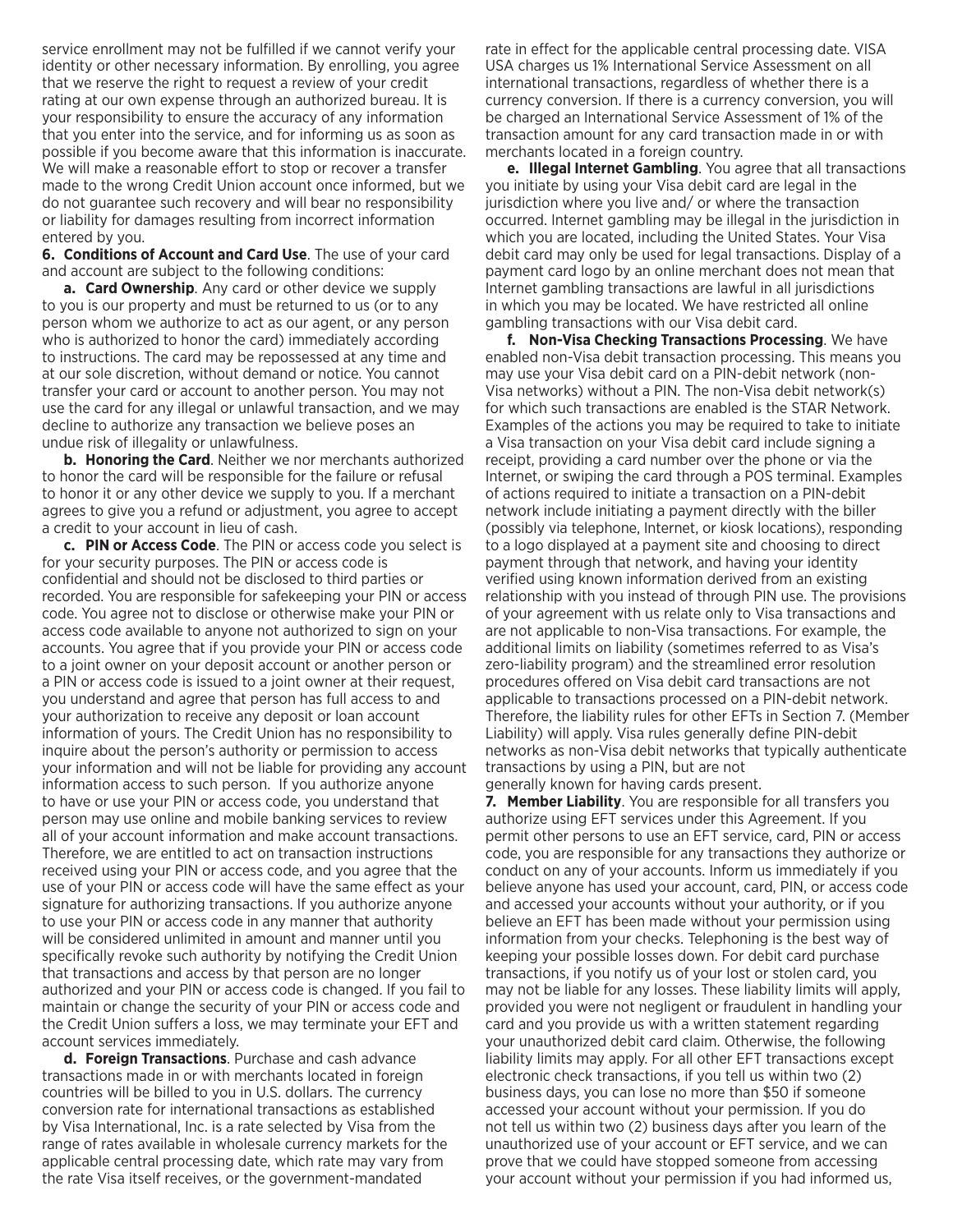you could lose as much as \$500. Your liability for unauthorized line-of-credit transactions through an EFT service is \$50. Additionally, if your statement shows EFT transfers you did not authorize, including those made by debit card, PIN, access code, or other means, inform us at once. If you do not inform us within sixty (60) days after the statement was mailed or made available to you, you may be liable for up to the full amount of the loss if we can prove we could have stopped someone from making the transfers if you had informed us. If a legitimate reason (such as a hospital stay) kept you from informing us, we will extend these time periods. If you believe your card has been lost or stolen or that someone has transferred or may transfer money from your account without your permission, please call us toll-free: 1-800-999-3961 or write to: America First Federal Credit Union, P.O. Box 9199, Ogden, UT 84409-0199.

**8. Business Days**. Our business days are Monday through Saturday. Holidays are not included.

**9. Fees**. There are certain fees for EFT services as set forth in the Rate and Fee Schedule, which is incorporated herein. From time to time, fees may be changed. We will notify you of any changes as required by law. If you use an ATM not operated by us, you may be charged a surcharge by the ATM operator or an ATM network utilized for such a transaction. The ATM surcharge will be debited from your account if you elect to complete the transaction. You may not use the card for any illegal or unlawful transactions and we may decline to authorize any transaction that we believe poses an undue risk of illegality or unlawfulness. If you conduct an ATM or debit card transaction and you have opted in to Overdraft Service, or you conduct any other EFT and overdraw your account, you agree to pay an overdraft fee as set forth in the Rate and Fee Schedule.

#### **10.Right to Receive Transfer Documentation**.

**a. Periodic Statements**. Transfers and withdrawals transacted through any EFT will be recorded on your periodic statement provided by mail or electronically. You will receive a statement monthly unless there is no transaction in a particular month. In any case, you will receive a statement at least annually. You may request that your statement be provided electronically. You understand and agree that statements are made available to you on the date they are mailed or an electronic statement is available for your access. Images of Credit Union checks cashed at our branches or checks that are returned are not available for viewing in online banking.

**b. Direct Deposits**. If you have arranged for a direct deposit to your account at least once every sixty (60) days from the same source and you do not receive a receipt (such as a pay stub), you can find out whether or not the deposit has been made by calling 1-800-999-3961 or sending an email to support@americafirst.com.

**c. Terminal Receipt**. You will get a receipt at the time you make any transaction in excess of \$15 (except inquiries) involving your account using an ATM or POS terminal. **11. Account Information Disclosure**. We will maintain the confidentiality and privacy of your account information in accordance with our Privacy Policy. However, we will disclose information to third parties about your account or your EFTs in

the following limited circumstances: **a**. as necessary to complete transfers;

**b**. to verify the existence of sufficient funds to cover specific transactions at the request of a third party, such as a credit bureau or merchant;

**c**. to comply with government agency or court orders; and

**d**. if you give us your express permission.

### **12. Preauthorized EFTs**.

**a. Cancellation Rights**. If you have authorized us to originate regular EFTs from or to your Credit Union account, you or the Credit Union may cancel that request at any time up to three (3) business days before the scheduled date of the transfer. This request may be made orally or in writing. If you order us to cancel one of these payments three (3) business days or more before the transfer is scheduled, and we do not do so, we will be liable for your losses or damages only if accurate information was provided to us.

**b. Notice of Varying Amount**. If these regular payments may vary in amount, the company you are going to pay will inform you ten (10) days before each payment when it will be made and how much it will be.

**c. Liability**. The Credit Union may charge a fee for each stop-payment order requested, as set forth in the Rate and Fee Schedule. If payment of an item is stopped, you may remain liable to any person, including the Credit Union, holding the item, despite the stop-payment order. You agree to indemnify and hold the Credit Union harmless from all costs, including attorney's fees, damages, or claims related to the Credit Union's action in refusing payment of an item, including claims of any multiple-party account owner, payee, or endorsee in failing to stop payment of an item as a result of incorrect information provided by you.

**13. Credit Union's Liability for Failure to Make Transfers**. If we do not complete a transfer to or from your account on time or in the correct amount according to our Agreement with you, we will be liable for your losses or damages. Our sole responsibility for an error will be to correct the error. In no case will we be liable for any indirect, special, or incidental damages. For instance, we will not be liable:

**a**. If, through no fault of ours, you do not have enough money in your account to make the transfer, your account is inactive, or the transfer would exceed the credit limit on your line of credit.

**b**. If you used the wrong access code or you used an access code in an incorrect manner.

**c**. If the card has expired or is damaged and cannot be used.

**d**. If the ATM where you are making the transfer does not have enough cash.

**e**. If the ATM or POS terminal was not working properly and you knew about the problem when you initiated the transaction.

**f**. Circumstances beyond our control (such as fire, flood, or power failure) prevent the transaction.

**g**. If the funds in your account are subject to legal process or other claim.

**h**. If your account is frozen because of a delinquent loan.

**i**. If the error was caused by any of the designated ATM networks' systems.

**j**. If you have not given the Credit Union complete, correct, and current instructions for us to process a transfer or bill payment.

**k**. If, through no fault of ours, a bill payment or funds transfer transaction does not reach a particular payee due to changes in the payee address, account number, or otherwise; the time you allow for payment delivery was inaccurate; the payee failed to process a payment correctly or in a timely manner; and a fee, penalty, or interest is assessed against you.

**l**. If the error was caused by a system beyond the Credit Union's control, such as a telecommunication system, an Internet service provider, or any virus or problems related to software not provided by the Credit Union.

**m**. If there are other exceptions as established by the Credit Union.

**n**. If the ATM retains your card under certain circumstances, in which event you may contact the Credit Union about its replacement.

#### **14. Suspension and Termination of Services**.

**a**. Suspension of EFT Access or Service. If you are in breach of this Agreement or any other loan or service agreement with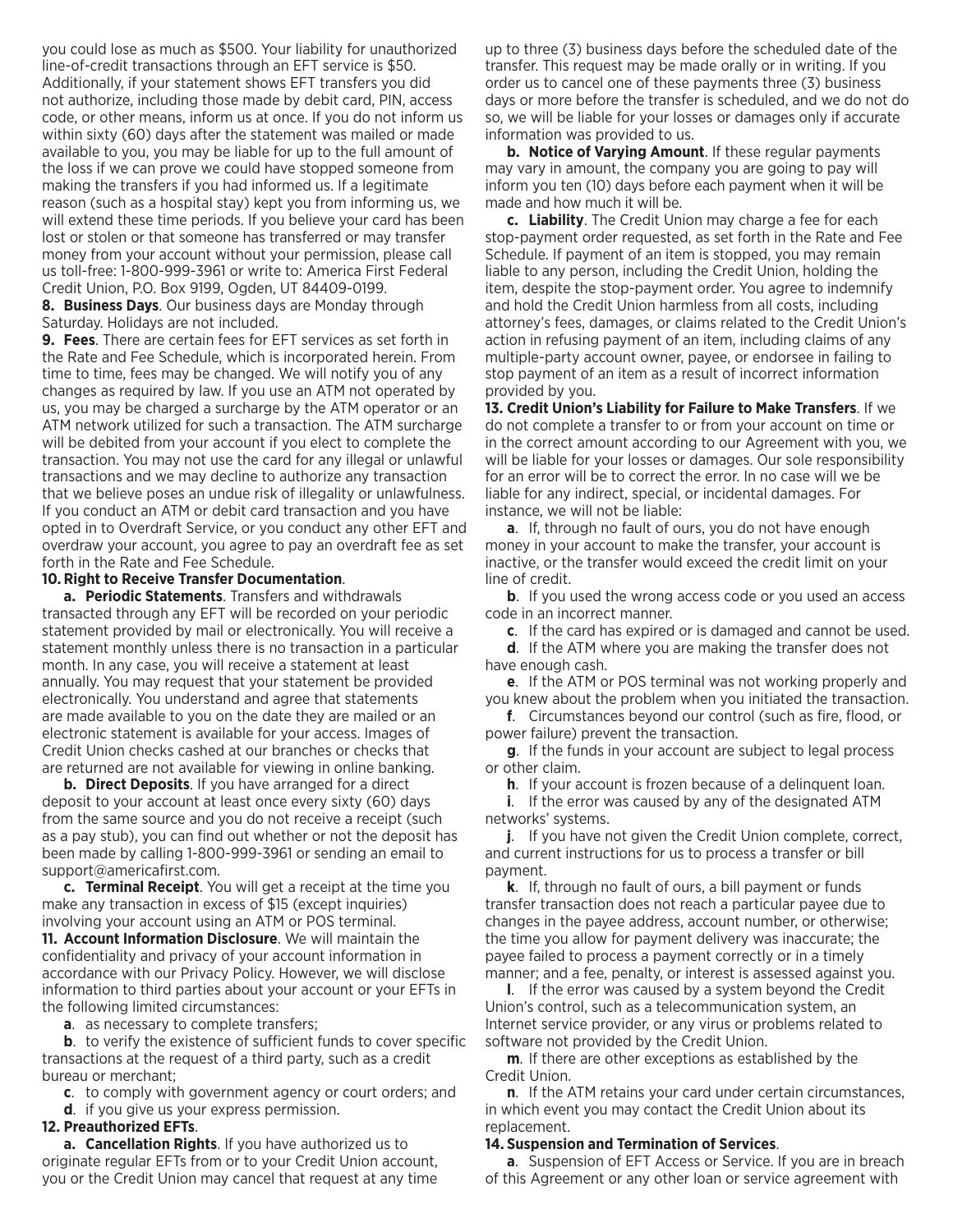the Credit Union or we suspect fraudulent activity on your account, the Credit Union may without prior notice restrict access to your accounts or suspend your electronic services or access devices, including ATM or debit cards and online or mobile banking services. Such restrictions may continue until you cure any breach condition or any fraud condition is resolved.

**b**. Termination. You agree that we may terminate this Agreement and your EFT services if you or any authorized user of your EFT services or access code breaches this or any other agreement with us, or if we have reason to believe that there has been an unauthorized use of your card or access code. You or any other party to your account can terminate this Agreement by notifying us in writing. Termination of service will be effective the first business day following receipt of your written notice. Termination of this Agreement will not affect the rights and responsibilities of the parties under this Agreement for transactions initiated before termination.

**15. Amendments**. The Credit Union reserves the right to change the terms and conditions upon which this service is offered. The Credit Union will mail notice to you at least twenty-one (21) days before the effective date of any change, as required by law. Use of this service is subject to existing regulations governing your Credit Union account and any future changes to those regulations.

**16. EFT Billing Errors**. For consumer accounts, in case of errors or questions about your EFT transactions under this Agreement, call or write to us at the number and address set forth in Section 7 as soon as possible. We must hear from you no later than sixty (60) days after we mailed or made available the first statement on which the problem appears.

**a**. Provide your name and account number.

**b**. Describe the transaction you are referencing and explain as clearly as you can why you believe it is an error or why you need further information.

**c**. Tell us the dollar amount of the suspected error. If you inform us orally, we may require that you send your complaint or question in writing within ten (10) business days. We will inform you of the results of our investigation within ten (10) business days after we hear from you and will correct any error promptly. For errors related to transactions occurring within thirty (30) days after the first deposit to the account (new accounts), we will tell you the results of our investigation within twenty (20) business days. If we need more time, however, we may take up to forty-five (45) days to investigate your complaint or question. We may take up to ninety (90) days for POS transaction errors, new account transaction errors, or errors involving transactions initiated outside the United States. If we decide on this course of action, we will re-credit your account within ten (10) business days for the amount you think is in error to provide you with use of funds during the time it takes us to complete our investigation. If we ask you to register your complaint or question in writing and we do not receive it within ten (10) business days, we may not re-credit your account. If we determine after our investigation that an error did not occur, we will deliver or mail to you an explanation of our findings within three (3) business days after the conclusion of our investigation. If you request, we will provide you copies of documents (to the extent possible without violating other members' rights to privacy) relied upon to conclude that the error did not occur. If you have questions about your account, including check transactions, your responsibilities to examine your statements and notify us of errors are governed by your Membership and Account Agreement.

**17. ATM Safety Notice**. The following information is a list of safety precautions recommended:

• Be aware of your surroundings.

- Consider having someone accompany you to an ATM after dark or at a night-deposit facility.
- If another person is uncomfortably close to you when you're making a transaction, ask him/her to step back before proceeding.
- Refrain from displaying cash at the location.
- As soon as your transaction is complete, place your money in your purse or wallet.
- If you notice anything suspicious, consider using a different ATM or return later.
- If you are making a transaction and notice something suspicious, cancel it and leave.
- If you are followed, go to the nearest public area.
- Do not write your PIN on any of your cards.
- Report all crimes to law enforcement officials immediately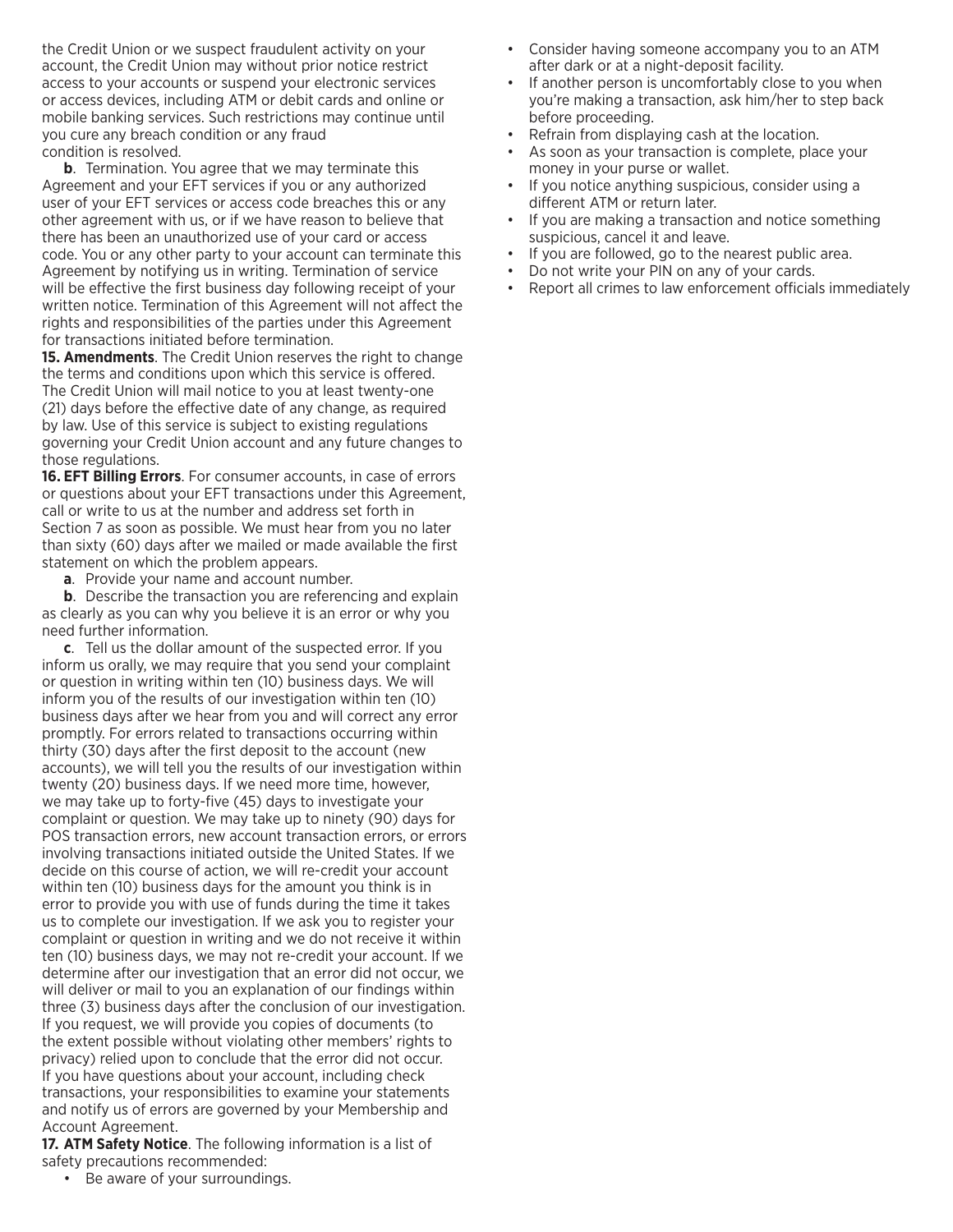## **AMERICA FIRST CREDIT UNION PRIVACY POLICY**

## **FEDERAL LAW**

| <b>FACTS</b> | WHAT DOES AMERICA FIRST CREDIT UNION DO WITH YOUR<br><b>PERSONAL INFORMATION?</b>                                                                                                                                                                                                                                                                                                                                                                                                                                                                                                                                                                                                                                                                                    |
|--------------|----------------------------------------------------------------------------------------------------------------------------------------------------------------------------------------------------------------------------------------------------------------------------------------------------------------------------------------------------------------------------------------------------------------------------------------------------------------------------------------------------------------------------------------------------------------------------------------------------------------------------------------------------------------------------------------------------------------------------------------------------------------------|
| <b>WHY?</b>  | Financial companies choose how they share your personal information. Federal law gives<br>consumers the right to limit some but not all sharing. Federal law also requires us to tell you<br>how we collect, share, and protect your personal information. Please read this notice carefully<br>to understand America First Credit Union's Privacy Policy.<br>At America First Credit Union, we respect the privacy of our members. We recognize the<br>importance of maintaining the confidentiality of your personal financial information. This<br>notice describes the privacy policy and practices followed by America First Credit Union. This<br>notice explains what types of member information we collect and under what circumstances<br>we may share it. |
| <b>WHAT?</b> | The types of personal information we collect and share depend on the accounts or services<br>you have with us. This information can include:<br>· Name, address, Social Security Number, age and income<br>• Account balances and transaction history<br>• Credit history and credit scores<br>When you are no longer our member, we will not share your information except as permitted<br>or required by law as described in this notice.                                                                                                                                                                                                                                                                                                                          |
| HOW?         | All financial companies need to share members' personal information to run their everyday<br>businesses. In the section below, we list the reasons financial companies can share their<br>members' personal information; the reasons America First Credit Union chooses to share;<br>and whether you can limit this sharing.                                                                                                                                                                                                                                                                                                                                                                                                                                         |

## **REASONS WE CAN SHARE YOUR PERSONAL INFORMATION**

**DOES AMERICA FIRST CREDIT UNION SHARE? CAN YOU LIMIT THIS SHARING?**

| For our everyday business purposes – such as to process your<br>transactions, maintain your account(s), respond to court orders<br>and legal investigations, report to credit bureaus, and conduct data<br>analytics to allow the Credit Union to better serve you | Yes | No.            |
|--------------------------------------------------------------------------------------------------------------------------------------------------------------------------------------------------------------------------------------------------------------------|-----|----------------|
| For our marketing purposes - to offer our products and services to you                                                                                                                                                                                             | Yes | <b>No</b>      |
| For joint marketing with other financial companies                                                                                                                                                                                                                 | Yes | No.            |
| For our affiliates' everyday business purposes - information about your<br>transactions and experiences                                                                                                                                                            | Yes | No.            |
| For our affiliates' everyday business purposes - information about your<br>creditworthiness                                                                                                                                                                        | No. | We don't share |
| For our affiliates to market to you                                                                                                                                                                                                                                | No. | We don't share |
| For nonaffiliates to market to you                                                                                                                                                                                                                                 | No. | We don't share |

Call 1-800-999-3961, send an email to support@americafirst.com, or write to: America First Credit Union, P.O. Box 9199, Ogden, UT 84409.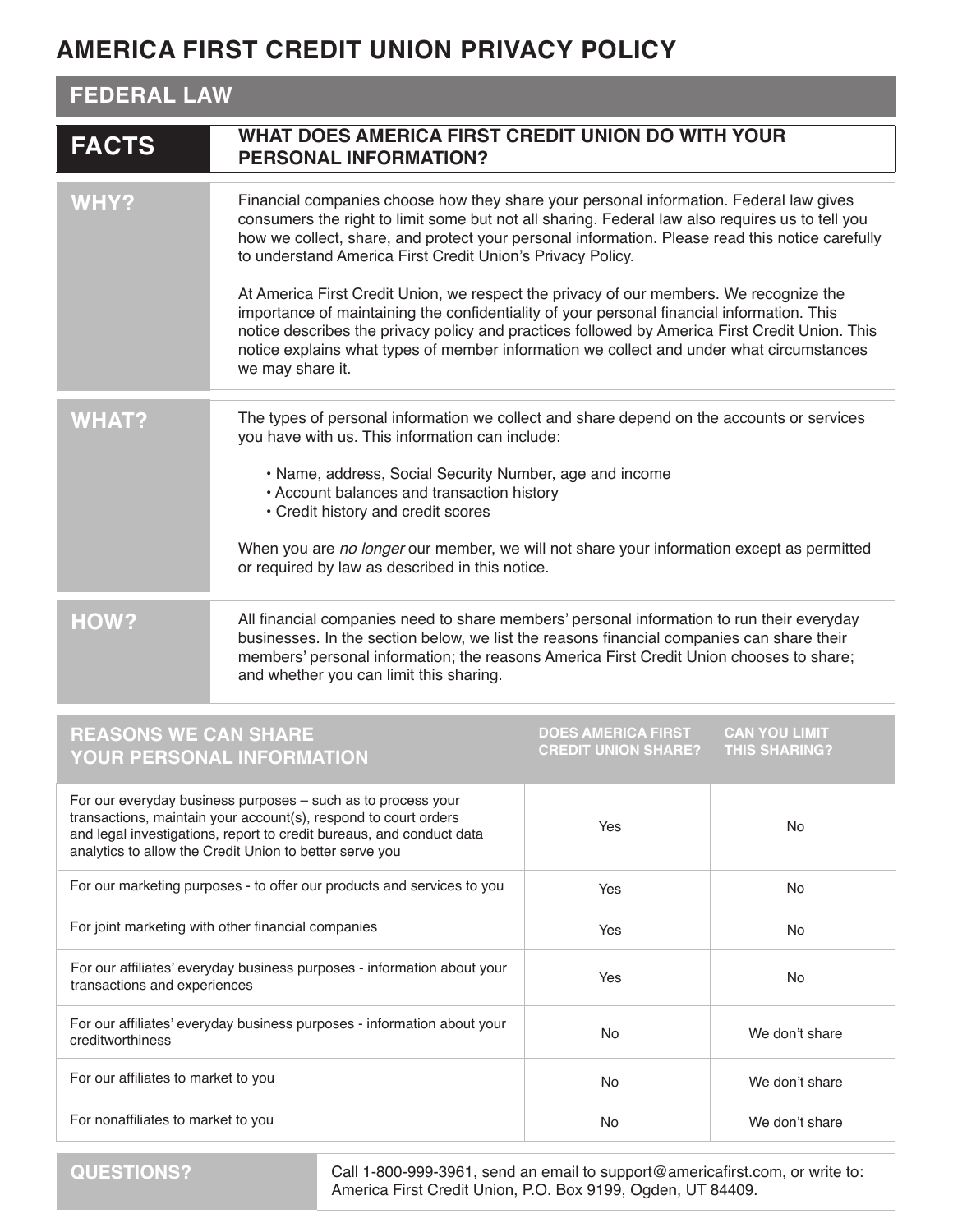| <b>WHO WE ARE</b>                                                          |                                                                                                                                                                                                                                                                                                                                                                                                                                                                                                               |
|----------------------------------------------------------------------------|---------------------------------------------------------------------------------------------------------------------------------------------------------------------------------------------------------------------------------------------------------------------------------------------------------------------------------------------------------------------------------------------------------------------------------------------------------------------------------------------------------------|
| Who is providing this notice?                                              | America First Credit Union                                                                                                                                                                                                                                                                                                                                                                                                                                                                                    |
| <b>WHAT WE DO</b>                                                          |                                                                                                                                                                                                                                                                                                                                                                                                                                                                                                               |
| How does America First Credit<br>Union protect my personal<br>information? | To protect your personal information from unauthorized access and use, we utilize<br>security measures that comply with federal law. These measures include computer<br>safeguards and secured files and buildings. We also restrict access to nonpublic<br>personal information about you to those employees and volunteers who need to know<br>the information to provide products or services to you.                                                                                                      |
| How does America First Credit<br>Union collect my personal<br>information? | We collect your personal information, for example, when you:<br>• open an account or apply for a loan<br>· apply for any credit union service<br>· visit our Web site, provide us with information on any online application or<br>transaction, or information you send to us by email<br>· use your credit or debit card or pay your bills<br>· make deposits to or withdrawals from your accounts<br>We also collect your personal information from others, including credit bureaus or<br>other companies. |
| Why can't I limit all sharing?                                             | Federal law only gives you the right to limit information sharing as follows:<br>· sharing for affiliates' everyday business purposes--information about your<br>creditworthiness<br>· affiliates from using your information to market to you<br>· sharing for nonaffiliates to market to you<br>State laws and individual companies may give you additional rights to limit sharing.                                                                                                                        |
| <b>DEFINITIONS</b>                                                         |                                                                                                                                                                                                                                                                                                                                                                                                                                                                                                               |
| <b>Affiliates</b>                                                          | Companies related by common ownership or control. They can be financial and<br>nonfinancial companies.                                                                                                                                                                                                                                                                                                                                                                                                        |
| <b>Nonaffiliates</b>                                                       | Companies not related by common ownership or control. They can be financial and<br>nonfinancial companies.<br>• America First Credit Union does not share with nonaffiliates so they can market to<br>you except for our joint marketing arrangements.                                                                                                                                                                                                                                                        |
| Joint Marketing                                                            | A formal agreement between America First Credit Union and a nonaffiliated financial<br>company where we jointly market financial products or services to you.<br>• Our joint marketing partners include investment and financial service providers and<br>insurance companies.                                                                                                                                                                                                                                |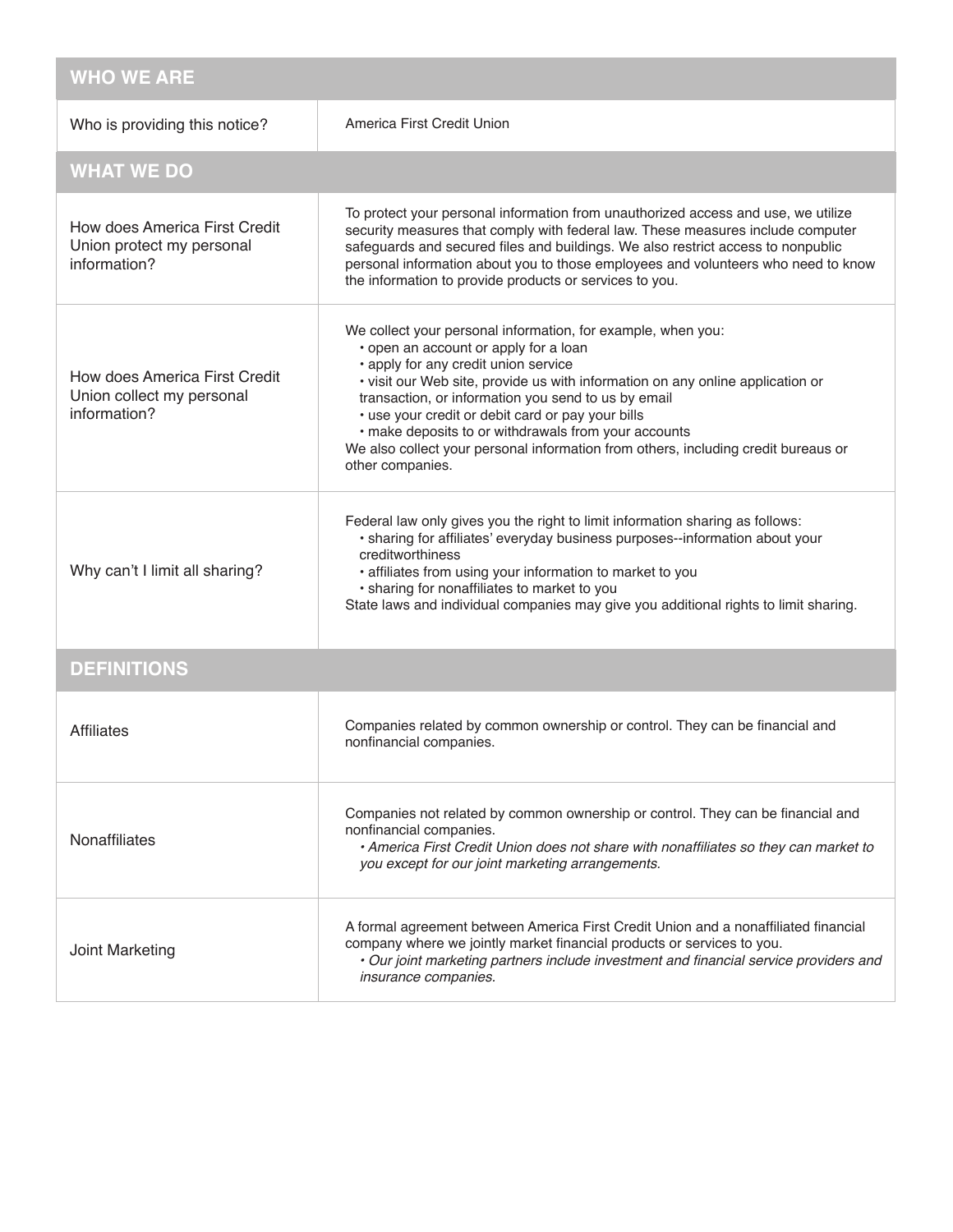## **CALIFORNIA LAW**

| <b>WHAT IS PERSONAL</b><br><b>INFORMATION?</b>                                  | Personal Information. Under the CCPA your "Personal Information" includes the<br>following data that identifies, relates to or may be associated with you:<br>• Demographic information (i.e., name, address, email),<br>• A unique identifier, such as an IP address,<br>• Account or Social Security Number,<br>• Driver's license or passport,<br>• Personal property records,<br>• Card numbers,<br>• Access codes (PINs & passwords)<br>• Online activity,<br>· Biometric, geolocation, employment and education data,<br>• Browsing and search history, and<br>• Information concerning a consumer's interaction with a website.<br>Personal information also includes information that is identifiable to your household |
|---------------------------------------------------------------------------------|---------------------------------------------------------------------------------------------------------------------------------------------------------------------------------------------------------------------------------------------------------------------------------------------------------------------------------------------------------------------------------------------------------------------------------------------------------------------------------------------------------------------------------------------------------------------------------------------------------------------------------------------------------------------------------------------------------------------------------|
| <b>AMERICA FIRST CREDIT UNION</b>                                               | <b>COLLECTION OF MEMBER PERSONAL INFORMATION</b>                                                                                                                                                                                                                                                                                                                                                                                                                                                                                                                                                                                                                                                                                |
| <b>Categories of Member</b><br><b>Personal Information We</b><br><b>Collect</b> | Your personal information that we collect may include:<br>• Personal identifier information: name, email address, social security<br>number, driver's license number, access codes.<br>• Account & transaction information: account number, card number, account<br>information, transaction information, and credit information and required<br>consents, opt-in & opt-out requests.                                                                                                                                                                                                                                                                                                                                           |
| <b>Where We Collect Member</b><br><b>Personal Information</b>                   | We collect the categories of personal information listed above when you: visit<br>our website or submit an online application, conduct any branch, mail or online<br>transaction, use the Personal Finance Manager program or send us an e-mail,<br>or phone inquiry.                                                                                                                                                                                                                                                                                                                                                                                                                                                           |

## **AMERICA FIRST CREDIT UNION USE & SHARING OF MEMBER PERSONAL INFORMATION**

| <b>How We May Use Member</b><br><b>Personal Information</b>   | We may use each category of personal information we collect for the following<br>purposes:<br>• To verify the identity of the person conducting the account transaction or<br>inquiry with us or our service providers<br>• To fulfill account or service requests that you initiate<br>• To prevent fraud or meet legal requirements.<br>We have never sold and we will not sell any of your personal information to<br>anyone. |
|---------------------------------------------------------------|----------------------------------------------------------------------------------------------------------------------------------------------------------------------------------------------------------------------------------------------------------------------------------------------------------------------------------------------------------------------------------------------------------------------------------|
| <b>How We May Share Member</b><br><b>Personal Information</b> | We may share your personal identifiable information with 1) our third-<br>party service providers and payment processor to facilitate your services<br>or transactions, or 2) other financial companies with whom we have a joint<br>marketing agreement.                                                                                                                                                                        |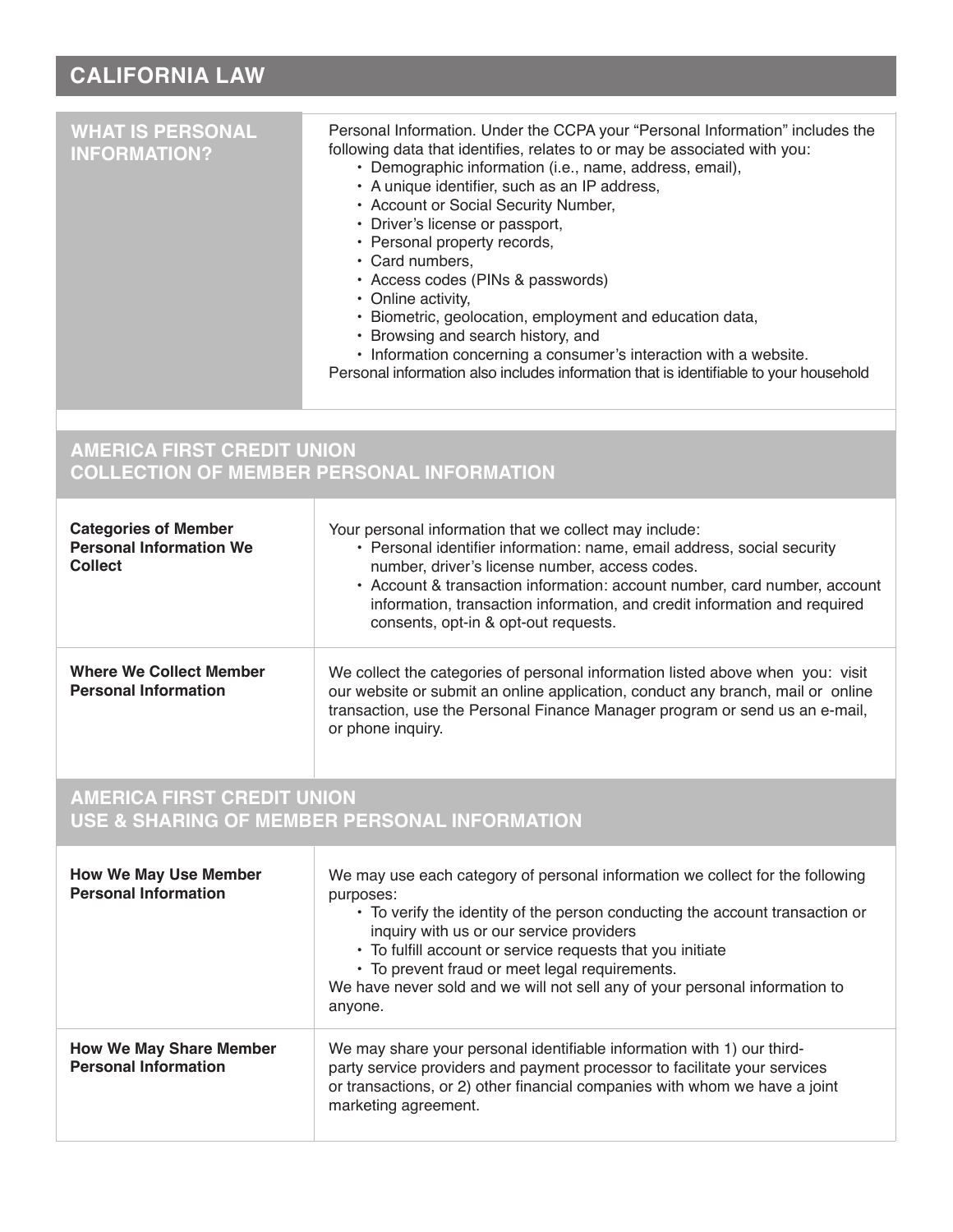# **YOUR RIGHTS TO PROTECT YOUR PERSONAL INFORMATION**

| <b>Right to Request Access to</b><br><b>Your Personal Information</b>                       | You have a right to access your personal information that we have collected.<br>Upon your request by mail, email or in person to the Credit Union, we will<br>disclose any of the following information requested:<br>• The categories of personal information collected;<br>• The sources from which personal information was collected;<br>• Our purpose for collecting the information;<br>• The categories of third parties with whom we share personal information;<br>and<br>• The specific pieces of your personal information we have collected.                                                                                                                                                                                                                                                                                                                                                                                                                                                                                                                                                                                                             |
|---------------------------------------------------------------------------------------------|----------------------------------------------------------------------------------------------------------------------------------------------------------------------------------------------------------------------------------------------------------------------------------------------------------------------------------------------------------------------------------------------------------------------------------------------------------------------------------------------------------------------------------------------------------------------------------------------------------------------------------------------------------------------------------------------------------------------------------------------------------------------------------------------------------------------------------------------------------------------------------------------------------------------------------------------------------------------------------------------------------------------------------------------------------------------------------------------------------------------------------------------------------------------|
| <b>Right to Request Your</b><br><b>Personal Information Be</b><br><b>Deleted</b>            | You have the right to request that we delete personal information about you that<br>we have collected. Upon your verifiable request by mail, email or in person to<br>the Credit Union, we will delete the information and direct our service providers<br>to delete the information from its records unless we or service provider needs<br>the personal information. The following are the exceptions where the Credit<br>Union and our service providers need the personal information to maintain and<br>service your account and cannot delete the information:<br>• To process your transactions for which the personal information was<br>collected,<br>• To provide the account or service requested,<br>• To detect security incidents; protect against fraudulent, or illegal activity;<br>• To identify and correct any Credit Union systems errors,<br>• To comply with the California Electronic Communications Privacy Act;<br>• To operate the systems and applications to maintain your accounts and<br>services,<br>• To comply with a legal obligation or in a lawful manner compatible with the<br>context in which you provided the information. |
| <b>Right to Opt Out of the Sale</b><br>of Your personal Information                         | The Credit Union does not sell any member personal information to any third<br>party.                                                                                                                                                                                                                                                                                                                                                                                                                                                                                                                                                                                                                                                                                                                                                                                                                                                                                                                                                                                                                                                                                |
| <b>Right to Equal Services &amp;</b><br><b>Pricing</b>                                      | You have the right to receive equal service and pricing from us even if you<br>choose to exercise any of your privacy rights. We will not discriminate against<br>you for exercising any of the consumer's rights, including:<br>· denying accounts or services to you;<br>• charging different prices or rates for accounts or services or imposing<br>penalties;<br>providing a different level or quality of accounts or services to you or<br>suggesting that you will receive a different price or rate for accounts or<br>services or a different level or quality of accounts or services.                                                                                                                                                                                                                                                                                                                                                                                                                                                                                                                                                                    |
| <b>How to Submit Requests to</b><br>the Credit Union or Contact<br>Us for More Information. | You may submit your requests to the Credit Union as follows:<br>In person - at any America First branch<br>Mail: America First Credit Union, P.O. Box 9199, Ogden, UT 84409.<br>Email: support@americafirst.com<br>You may designate an authorized agent to submit requests on your behalf by<br>providing us with your written authorization of the agent and nature of your<br>request.<br>We will verify your request by using our current authentication practices<br>including matching the identity information you provide with your request with<br>your personal information we maintain on file.                                                                                                                                                                                                                                                                                                                                                                                                                                                                                                                                                           |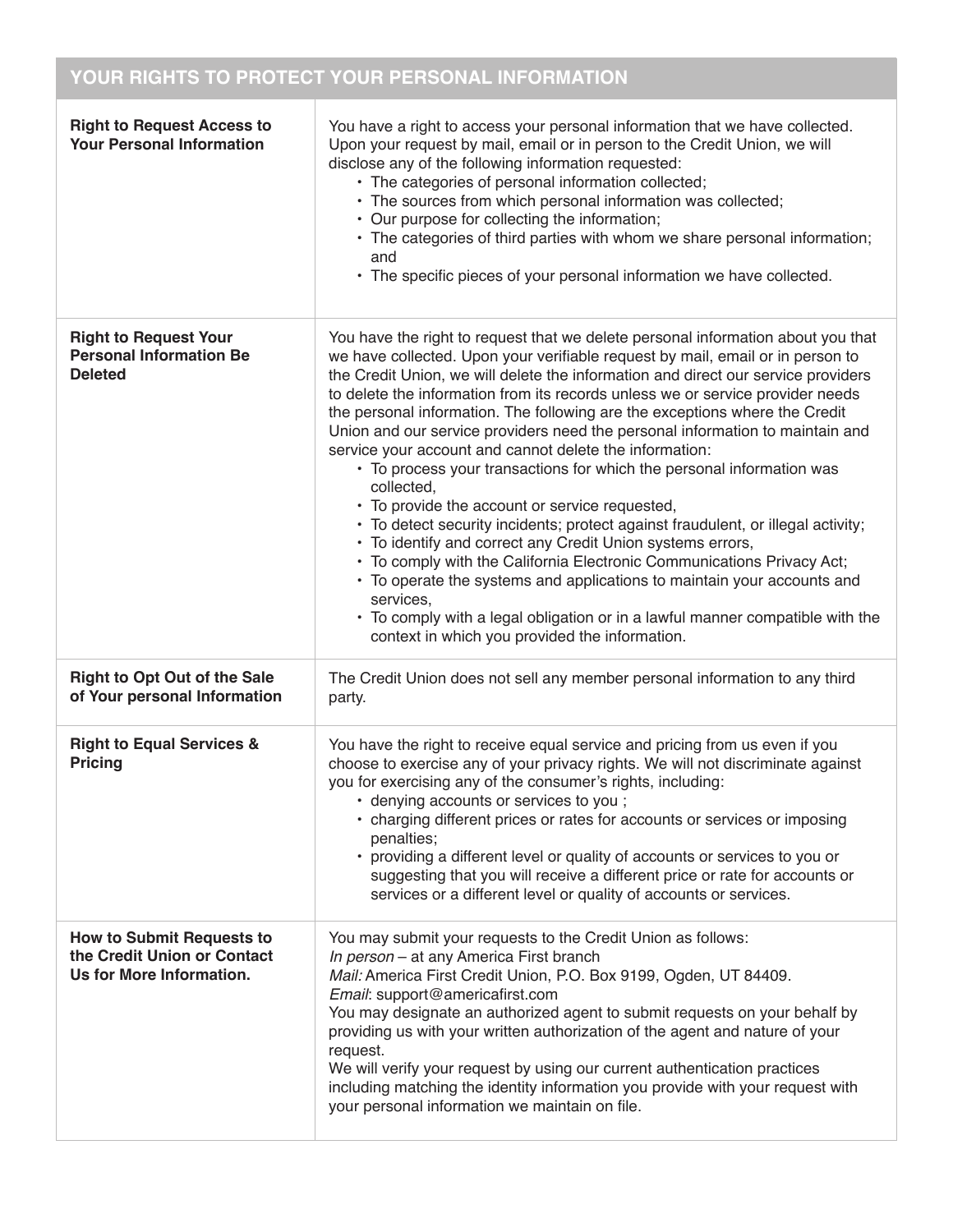| <b>Additional Online Privacy</b><br><b>Protections</b> | Use of Cookies America First Credit Union uses cookies when you visit our<br>website. These cookies are essential for enabling user movement around our<br>website and providing access to features such as your member-only resources,<br>online banking, and other secure areas of the website. These cookies do not<br>gather information about you that could be used for marketing purposes and do<br>not remember where you have been on the internet and America First does not<br>track or sell this data. This category of cookies cannot be disabled.<br>California Do Not Track Disclosures. Certain web browsers offer a "Do<br>Not Track" (DNT) option that permits users to select a preference not to have<br>information about web browsing activities monitored and collected. The Credit<br>Union website will not honor DNT signals from you. Visitors to the site receive<br>an ID upon their first visit which may be used later in a matching process to<br>identify Credit Union members. |
|--------------------------------------------------------|------------------------------------------------------------------------------------------------------------------------------------------------------------------------------------------------------------------------------------------------------------------------------------------------------------------------------------------------------------------------------------------------------------------------------------------------------------------------------------------------------------------------------------------------------------------------------------------------------------------------------------------------------------------------------------------------------------------------------------------------------------------------------------------------------------------------------------------------------------------------------------------------------------------------------------------------------------------------------------------------------------------|
|                                                        |                                                                                                                                                                                                                                                                                                                                                                                                                                                                                                                                                                                                                                                                                                                                                                                                                                                                                                                                                                                                                  |
|                                                        | Our Privacy Policy is posted on our website www.americafirst.com/privacy<br>You can reach us: Toll-free at (800) 999 3961<br>Privacy Policy Changes. We reserve the right to amend this Privacy Policy at<br>our discretion and at anytime. We will post our amended Privacy Policy on our<br>website or otherwise notify you as required by law.                                                                                                                                                                                                                                                                                                                                                                                                                                                                                                                                                                                                                                                                |